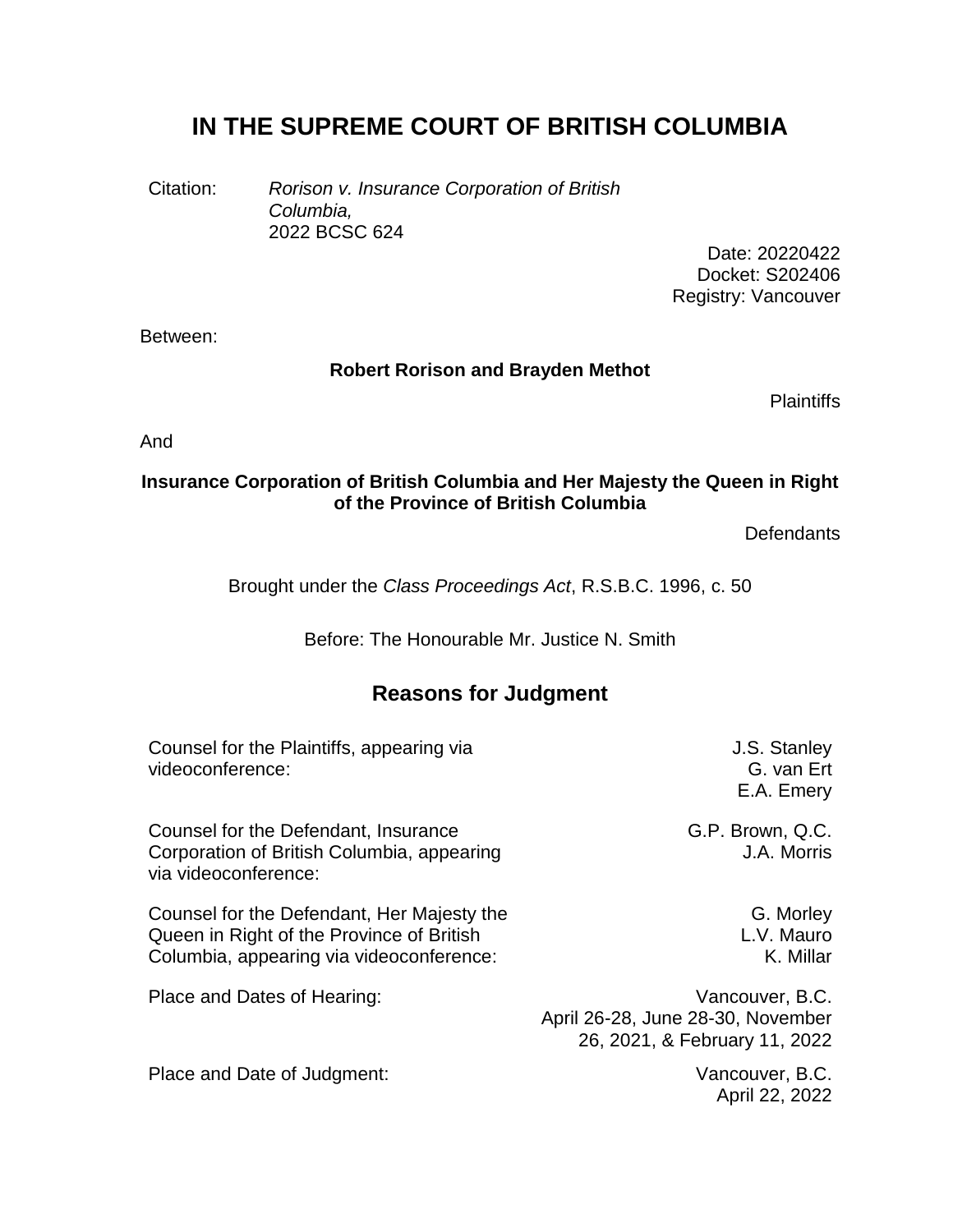| <b>Table of Contents</b>                                                        | Paragraph<br>Range |
|---------------------------------------------------------------------------------|--------------------|
| <b>INTRODUCTION</b>                                                             | $[1] - [6]$        |
| <b>THE RATEPAYER CLASS</b>                                                      | $[7] - [9]$        |
| THE ACCIDENT VICTIM CLASS                                                       | $[10] - [17]$      |
| <b>GOVERNING STATUTES AND AGREEMENTS</b>                                        | $[18] - [28]$      |
| THE AMENDMENT ACT                                                               | $[28] - [28]$      |
| <b>CERTIFICATION REQUIREMENTS</b>                                               | $[29] - [33]$      |
| <b>THE RATEPAYER CLASS</b>                                                      | $[34] - [49]$      |
| CAUSES OF ACTION: s. 4(1)(a)                                                    | $[34] - [49]$      |
| Determination on Causes of Action for the Ratepayer Class                       | $[47] - [49]$      |
| THE ACCIDENT VICTIM CLASS                                                       | $[50] - [98]$      |
| CAUSES OF ACTION: s. 4(1)(a)                                                    | $[50] - [53]$      |
| IDENTIFIABLE CLASS: s. 4(1)(b) of the CPA                                       | $[54] - [58]$      |
| COMMON ISSUES: s. 4(1)(c) of the CPA                                            | $[59] - [74]$      |
| <b>Determination on Common Issues</b>                                           | $[66] - [74]$      |
| PREFERABLE PROCEDURE: s. 4(1)(d) of the CPA                                     | $[75] - [85]$      |
| Determination on Preferable Procedure                                           | $[83] - [85]$      |
| <b>REPRESENTATIVE PLAINTIFF AND LITIGATION PLAN: S.</b><br>$4(1)(e)$ of the CPA | $[86] - [90]$      |
| Determination on the Representative Plaintiff and Litigation<br>Plan            | $[89] - [90]$      |
| <b>THE LIMITATIONS ISSUE</b>                                                    | $[91] - [98]$      |
| <b>SUMMARY AND CONCLUSION</b>                                                   | $[99] - [101]$     |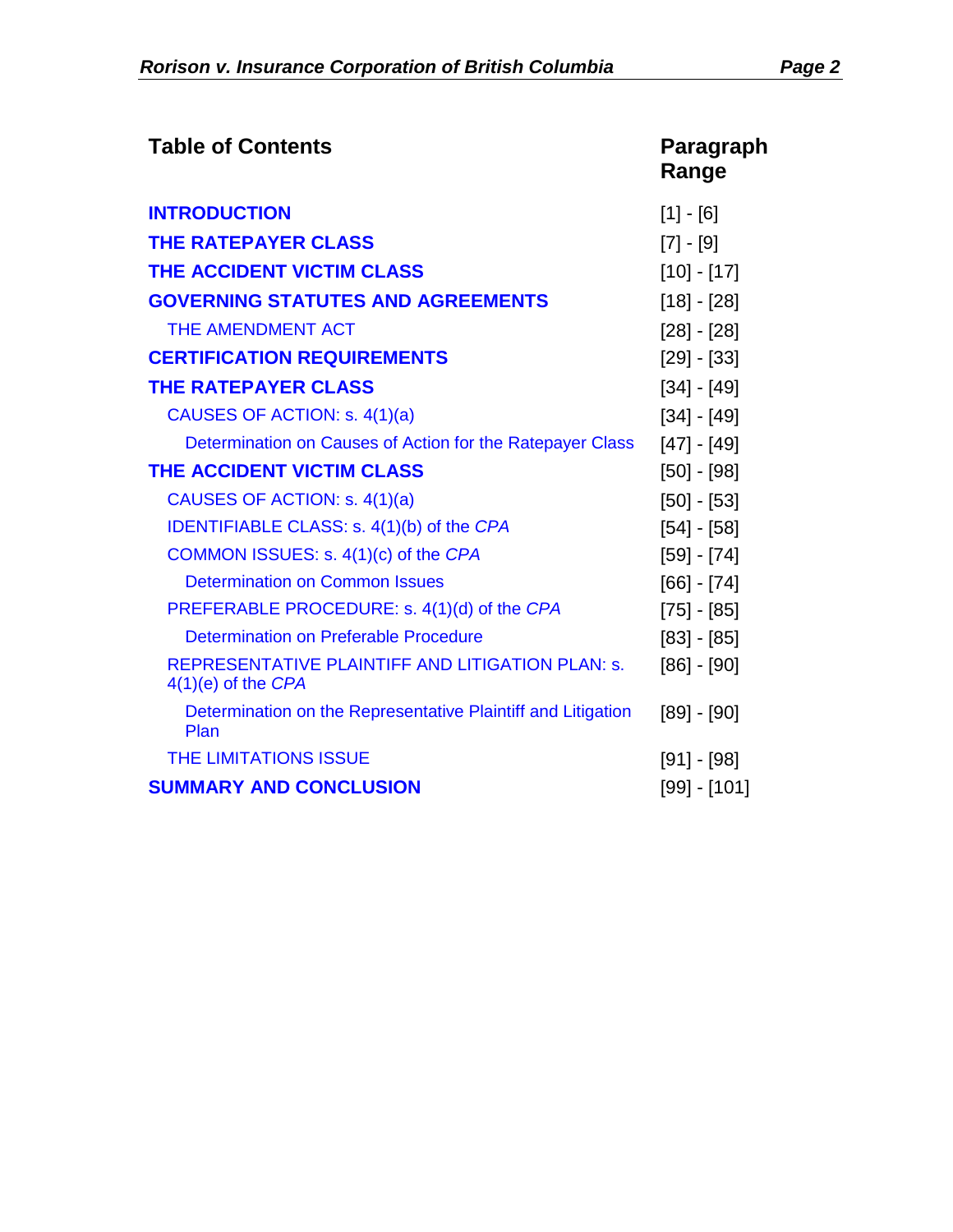#### <span id="page-2-0"></span>**INTRODUCTION**

[1] The plaintiffs, Robert Rorison and Brayden Methot, applied for certification of a class proceeding alleging that the defendant, Insurance Corporation of British Columbia ("ICBC"), wrongfully assumed certain costs properly borne by the defendant, Her Majesty the Queen in Right of the Province of British Columbia (the "Province" or the "Government"), through the Medical Services Plan ("MSP").

[2] At issue is the cost of basic medical care for people injured in motor vehicle accidents. ICBC is a provincial Crown corporation that has a monopoly on basic auto insurance. The Province provides publicly funded universal health care through MSP. Where medical practitioners provide care that was made necessary by a motor vehicle accident, MSP pays for it as it would any other medical care, but then receives reimbursement from ICBC (the "MSP Payments").

[3] The MSP Payments are made pursuant to what the plaintiffs alleged to have been unlawful agreements between ICBC and the Province. They say those payments have wrongfully increased insurance costs for all buyers of compulsory vehicle insurance (the "Ratepayer Class") while reducing the amount of other medical and rehabilitation benefits available to people who have suffered catastrophic injuries in motor vehicle accidents (the "Accident Victim Class"). The plaintiffs sought certification for both classes.

[4] After the certification application was heard and while reasons were being prepared, the Legislature enacted Bill 12, *Insurance (Vehicle) Amendment Act, 2021*, 2nd Sess., 42nd Parl., British Columbia, 2021 (assented to 28 October, 2021) [*Amendment Act*], which amended the *Insurance (Vehicle) Act,* R.S.B.C. 1996, c. 231 [*IVA*]. Pursuant to these amendments, ICBC is now specifically required to "reimburse the government for costs of health-related services": s. 14.2 of the *IVA.* The *IVA,* as amended, also retroactively authorizes all previous payments and states that validation applies "despite any decision of a court to the contrary made before or after this section comes into force": s. 14.3(2) of the *IVA.*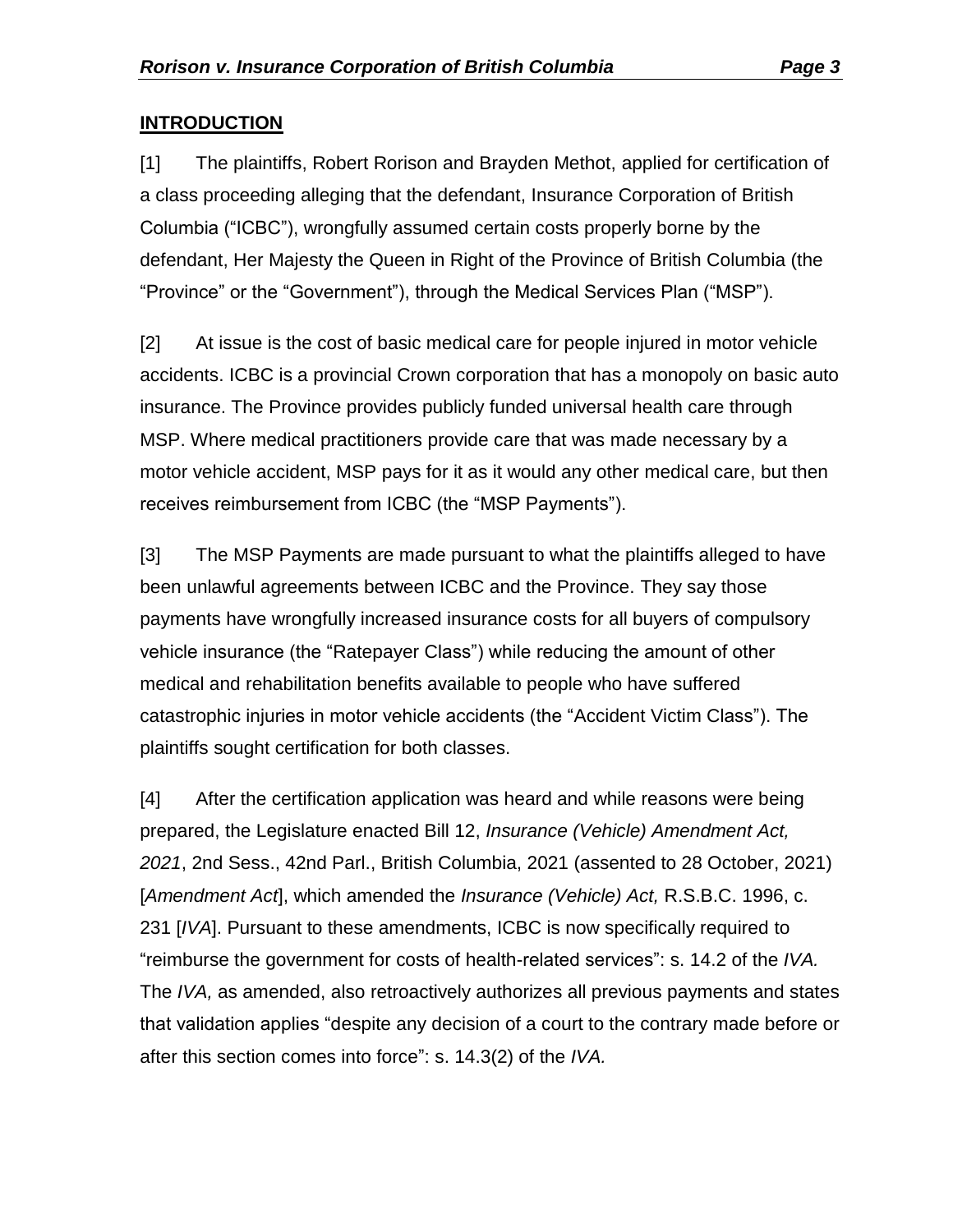[5] The *Amendment Act* is clearly intended to pre-empt the claim of the Ratepayer Class and one issue now is whether any portion of that claim can survive it. It does not affect the claim of the Accident Victim Class and the issues on certification for that class essentially remain as originally argued.

[6] In May 2021, major changes to legislation governing motor vehicle insurance and litigation came into force. British Columbia adopted a full "no-fault" system which does not permit legal actions for injuries suffered in motor vehicle accidents. This proceeding was commenced and relates to claims that arose before that change came into force. In these reasons, references to governing legislation, other than the *Amendment Act*, are to legislation as it existed prior to that change.

# <span id="page-3-0"></span>**THE RATEPAYER CLASS**

[7] The Ratepayer Class potentially consists of everyone who has purchased automobile insurance from ICBC since it was formed in 1973. The plaintiff, Mr. Rorison, who seeks to represent the Ratepayer Class, says he has purchased compulsory automobile insurance from ICBC throughout that period, with insurance premiums increasing substantially over that time.

[8] Mr. Rorison says some of those increased insurance premiums are the result of the Province "raiding" ICBC's budget to pay for things that ICBC should not have to pay for, including the MSP Payments at issue.

[9] The plaintiffs say that, from January 1, 1988 to March 31, 2018, payments from ICBC to MSP totalled almost \$900 million. When considering the periods before and after those dates, the total payments at issue will likely be well in excess of \$1 billion.

# <span id="page-3-1"></span>**THE ACCIDENT VICTIM CLASS**

[10] All persons injured in motor vehicle accidents were eligible to receive certain medical and rehabilitation benefits (the "Accident Benefits") from ICBC on a no-fault basis. Until January 1, 2018, ICBC's liability to each insured for Accident Benefits was limited to \$150,000. For accidents occurring after that date, the limit was raised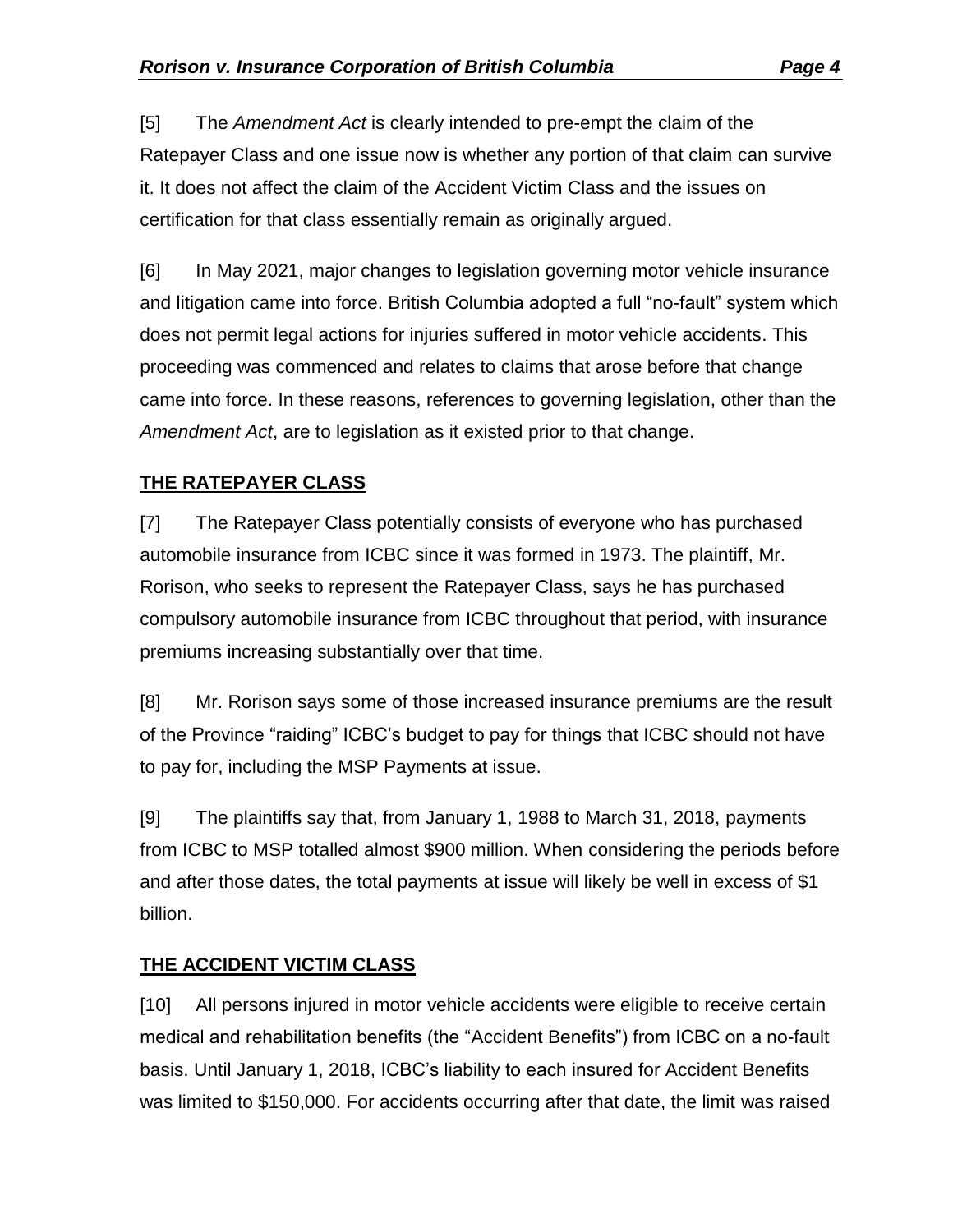to \$300,000. Those maximum limits generally become relevant only for those insureds who suffer permanent and very severe or catastrophic injuries from a motor vehicle accident.

[11] The plaintiffs allege that payments made by ICBC to MSP for basic medical care have been improperly included in the maximum total, reducing the amount available to pay for other Accident Benefits.

[12] Mr. Methot, the representative plaintiff for the Accident Victim Class, was rendered a quadriplegic in a motor vehicle accident on June 9, 2014. He says that on April 14, 2015, ICBC advised him that he had reached the limit of Accident Benefits. After obtaining a statement of payments made to him or on his behalf, he learned that ICBC had paid \$3,709.43 to MSP from his Accident Benefits.

[13] The plaintiffs also filed affidavits from five other members of the proposed Accident Victim Class who were injured at various dates between 2008 and 2017 and say that MSP payments were deducted from their Accident Benefits.

[14] In its response to civil claim, ICBC says it has a policy under which it does not reduce the coverage limit for Accident Benefits by the amount of MSP Payments and denies that it has done so. As evidence of that policy, ICBC produced an internal memorandum dated October 4, 1996, which is said to apply on "files where we would expect to reach the limit (i.e., severe brain injury, quadriplegic)." That memorandum also acknowledged that those deductions had been made since April 1994.

[15] The evidence of Mr. Methot and the other affiants clearly indicates that this policy has not been followed in all cases. That is confirmed by ICBC in affidavits from Serbjit Bains, Senior Director of Claims Injury Services.

[16] Ms. Bains says a review of closed files showed that the policy was applied in a majority of cases, but identified 275 instances where it appears not to have been applied or not applied correctly. Some of those individual insureds are believed to have now died. However, as of June 14, 2021, ICBC had written to 262 insureds,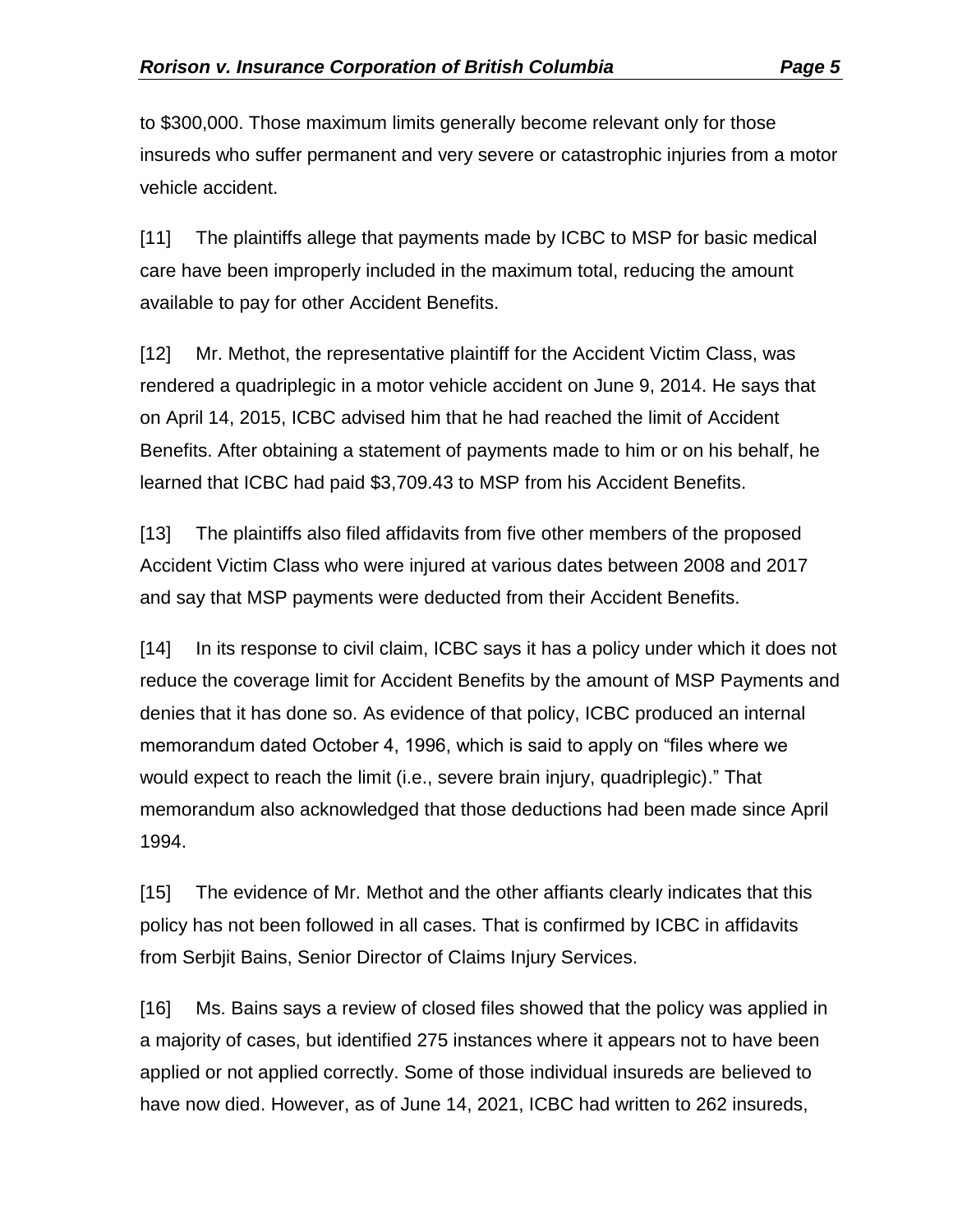received responses from 115, and was in the process of preparing cheques to reimburse 89 of them for unpaid Accident Benefits. ICBC requested further information from most of the remaining 26 insureds. Prior to that, ICBC says it sent letters to 12 insureds with open files requesting they provide proof of eligible expenses for reimbursement. Six did so and were sent cheques for their remaining coverage.

[17] Mr. Methot is among the insureds who received cheques. He received a cheque for \$3,709.43 but says he has not cashed it. Counsel for the plaintiffs says that ICBC's offers of reimbursement have not included any interest for delayed payment and, notwithstanding its evidence of those offers, ICBC has not formally admitted liability to the Accident Victim Class.

## <span id="page-5-0"></span>**GOVERNING STATUTES AND AGREEMENTS**

[18] ICBC is required to operate the system of vehicle insurance by s. 7(1) of the *IVA*, which reads:

**7** (1) Subject to section 2 and compliance with this Act and the regulations, the corporation must administer a plan of universal compulsory vehicle insurance providing coverage under a motor vehicle liability policy required by the *Motor Vehicle Act*, of at least the amount prescribed, to all persons

> (a) whether named in a certificate or not, to whom, or in respect of whom, or to whose dependants, benefits are payable if bodily injury is sustained or death results,

> (b) whether named in a certificate or not, to whom or on whose behalf insurance money is payable, if bodily injury to, or the death of another or others, or damage to property, for which he or she is legally liable, results, or

(c) to whom insurance money is payable, if loss or damage to a vehicle results

from one of the perils mentioned in the regulations caused by a vehicle or its use or operation, or any other risk arising out of its use or operation.

[19] In addition to the provisions of the *IVA*, details of the plan are set out in the *Insurance (Vehicle) Regulation*, B.C. Reg. 447/83 [*Regulation*]. The *Regulation*, along with the *IVA*, form part of a statutory contract between the ICBC, as insurer,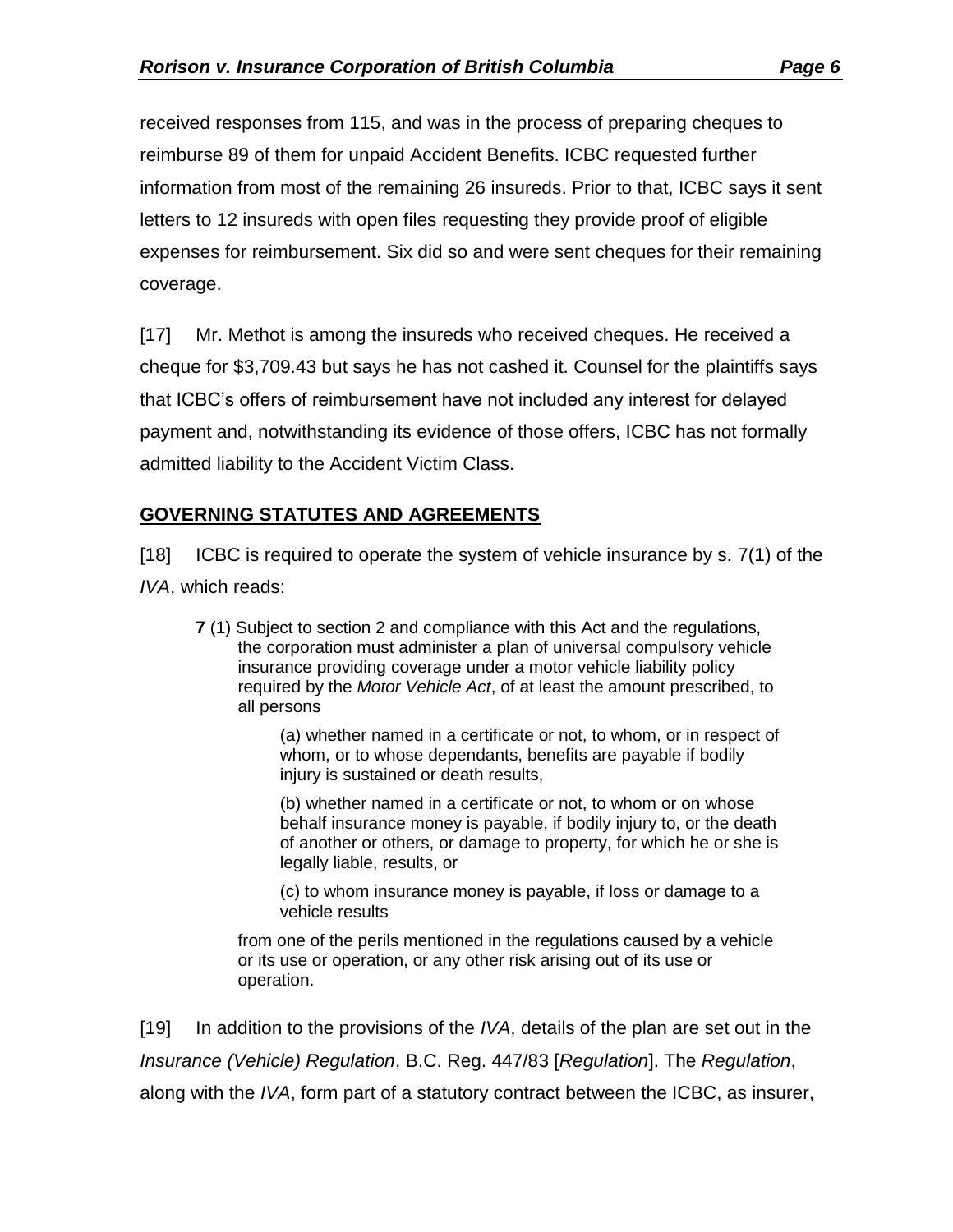and the purchasers of insurance: *McIlvenna (litigation guardian of) v. Insurance Corporation of British Columbia*, 2008 BCCA 289 at para. 22; *Fredrickson v. Insurance Corp. of British Columbia* (1985), 64 B.C.L.R. 301 (S.C.) at 310.

[20] Under Part 6 of the *Regulation*, ICBC paid costs and damages on behalf of insured motorists who were at fault for accidents (the "tort claims"). Under Part 7 of the *Regulation*, it paid Accident Benefits on a no-fault basis to all persons injured in accidents. However, pursuant to s. 88(6) of the *Regulation*, which is contained in Part 7:

(6) The corporation is not liable for any expenses paid or payable to or recoverable by the insured under a medical, surgical, dental or hospital plan or law, or paid or payable by another insurer, except expenses referred to in subsection (1) (a) and (b).

[21] MSP operates under the *Medicare Protection Act*, R.S.B.C. 1996, c. 286

[*MPA*], s. 3(3) of which reads:

(3) The Medical Services Plan established under the former Act is continued and the function of the commission is to facilitate, in the manner provided for in this Act, reasonable access, throughout British Columbia, to quality medical care, health care and prescribed diagnostic services for residents of British Columbia under the Medical Services Plan.

[22] Section 5.3 of the *MPA* says:

**5.3** The plan includes as benefits

(a) all medically required services provided by enrolled medical practitioners,

(b) all required services provided by enrolled health care practitioners and prescribed as benefits under section 51,

(c) benefits that are performed in approved diagnostic facilities, and

(d) any benefits that are performed by practitioners in a health facility that has entered into an agreement with one or more regional health boards designated under the *[Health Authorities Act](https://www.bclaws.gov.bc.ca/civix/document/id/complete/statreg/96180_01)* or with the Provincial Health Services Authority, in accordance with the agreement.

[23] Prior to the formation of ICBC, private automobile insurers had informal arrangements with the Province, under which they reimbursed the Province for some of the expenses that would, but for public provision, be covered by their insurance.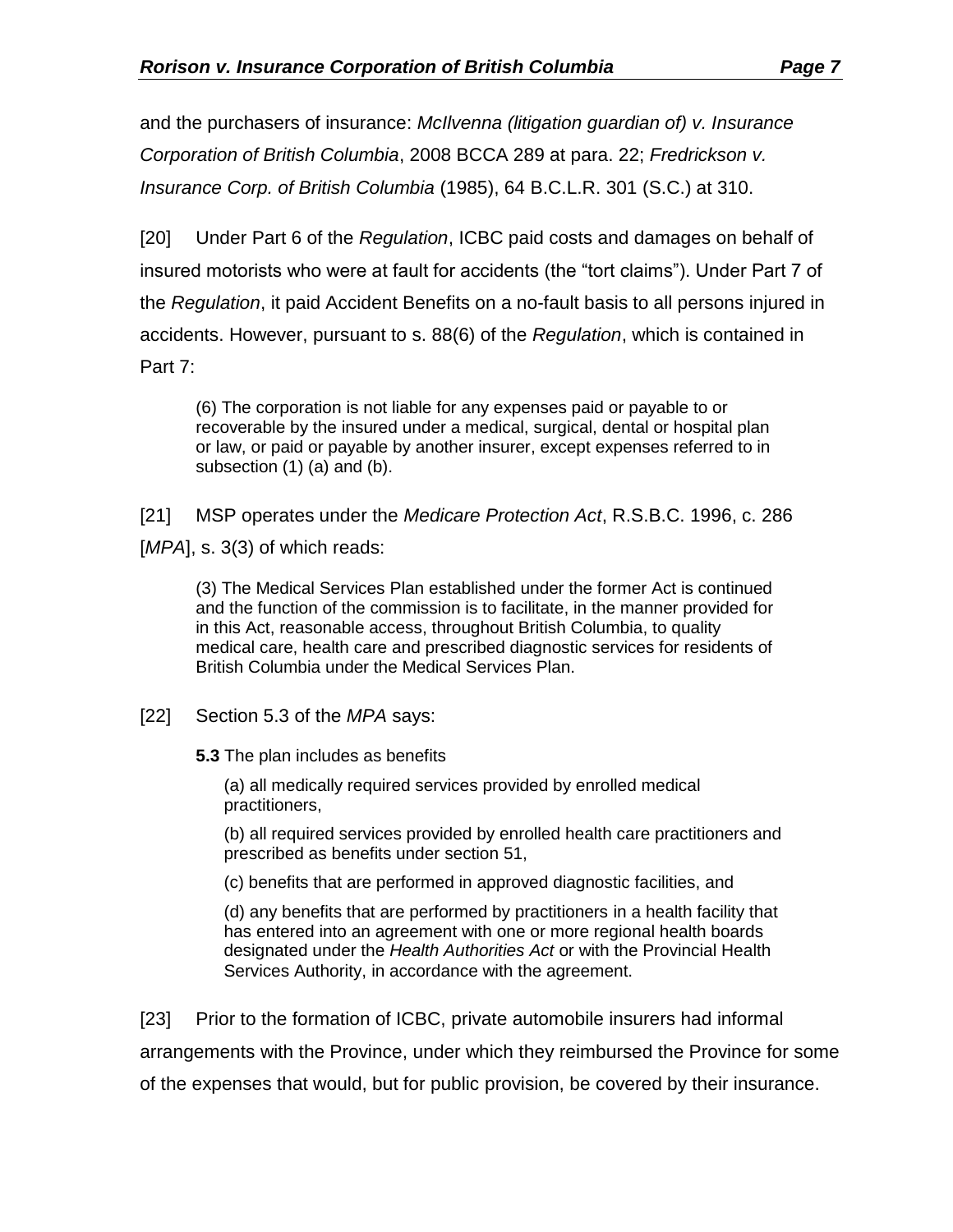ICBC continued that practice when it became responsible for all automobile insurance.

[24] This reimbursement practice was first formalized by an agreement between the Province and ICBC in 1988. That agreement covered only tort claims, with ICBC paying MSP a flat amount of \$200 for each tort claim after settlement or trial.

[25] The 1988 agreement was amended in 1994 to provide reimbursement from auto insurance for all services provided by medical practitioners as a result of motor vehicle accidents. The 1994 agreement provided for the payment of medical practitioners' actual fees as they were incurred and included services under Part 7 of the *Regulation*, as well as tort claims, subject to insurance coverage limits.

[26] Prior to 2003, the amounts ICBC charged for auto insurance were set by the Province through Orders in Council. Since 2003, ICBC has been required to seek approval of its rates for basic insurance from the B.C. Utilities Commission ("BCUC").

[27] The MSP Payments at issue have been included in the operating costs that ICBC has sought to recover through approved rates. They do not appear to have been the subject of any specific discussion or consideration in the BCUC's proceedings, perhaps because they comprise a very small part of ICBC's total operating expenses.

# **THE AMENDMENT ACT**

<span id="page-7-0"></span>[28] The *Amendment Act* received royal assent and came into force on October 28, 2021. The relevant provision of the *Amendment Act* is s. 2, which repealed the pre-existing s. 14.1 of the *IVA* and replaced it with the following three sections:

## **Agreements**

**14.1** (1) The corporation [i.e., ICBC] may enter into agreements that it considers necessary or advisable with a person or entity to advance the purposes of this Act.

(2) Without limiting subsection (1), the corporation may enter into an agreement with the government for the purposes of section 14.2.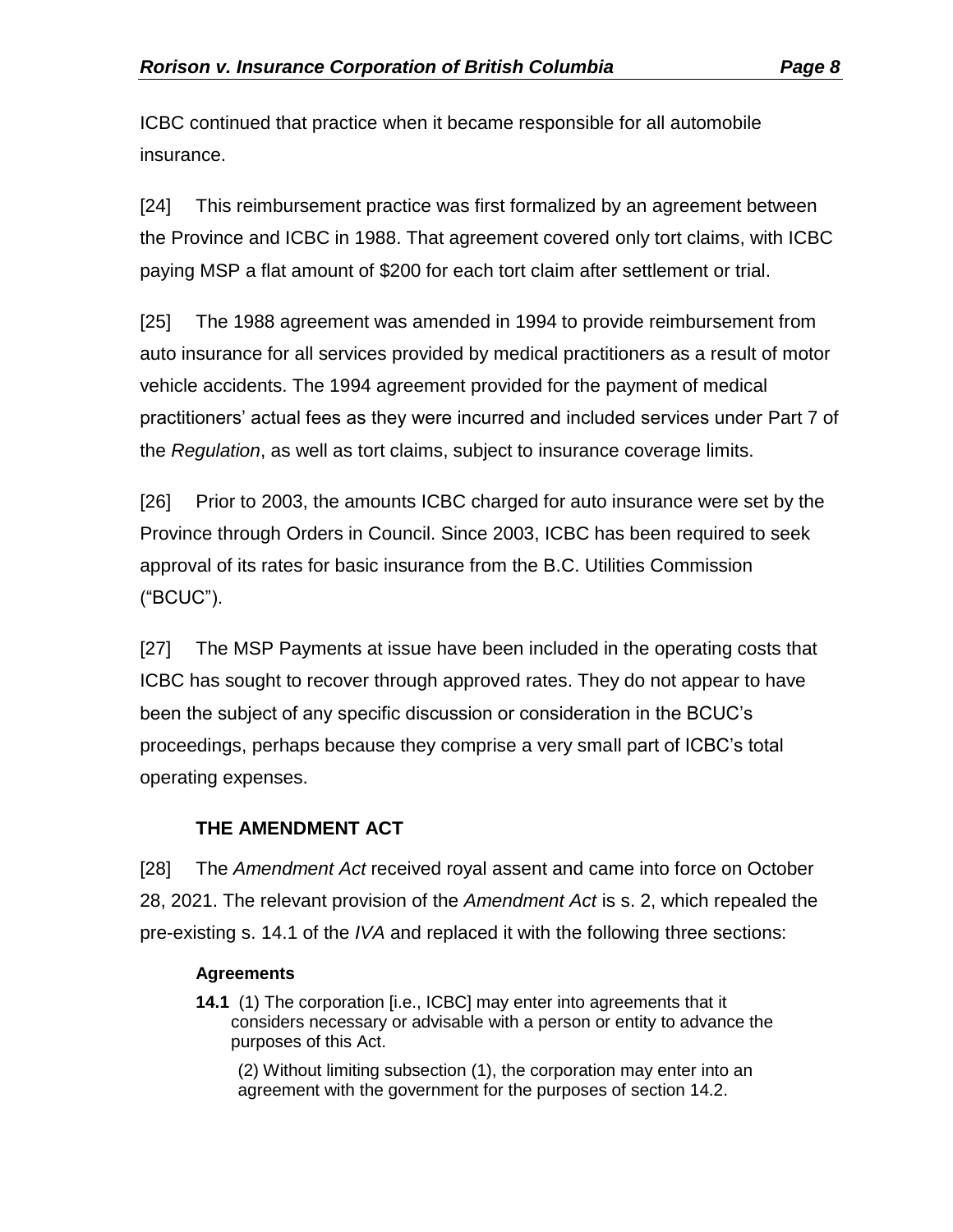#### **Costs of health-related services**

**14.2** (1) In this section and section 14.3, **"costs of health-related services"** means costs of health-related services arising from bodily injury or death arising out of an accident.

(2) The corporation must reimburse the government for costs of healthrelated services.

(3) The amount to be reimbursed under subsection (2) is the amount set out in an agreement between the government and the corporation, which amount may be some or all costs of health-related services incurred by the government over the period or periods subject to the agreement.

#### **Validation**

**14.3** (1) In this section:

**"agreement"** means an agreement, whether in written form or not, entered into between the corporation and the government in or after 1973 under which payments were made, including, but not limited to, the following:

(a) the agreement dated January 21, 1988, entered into by the corporation and British Columbia, as represented by the Minister of Health;

(b) the agreement dated April 1, 1994, entered into by the corporation and British Columbia, as represented by the Minister of Health;

**"payments"** means payments made under an agreement in relation to the costs of health-related services.

(2) Despite any decision of a court to the contrary made before or after this section comes into force, all payments made by the corporation before this section comes into force that would have been validly made had they been made under an agreement made under section 14.1 for the purposes of section 14.2, as those sections read on the date this section comes into force, are conclusively deemed to have been validly made and all payments received by the government under that agreement are conclusively deemed to have been validly received.

(3) For certainty, payments referred to in subsection (2) are conclusively deemed to have been legitimate costs incurred by the corporation used to establish premiums for certificates.

(4) This section is retroactive to the extent necessary to give full force and effect to its provisions and must not be construed as lacking retroactive effect in relation to any matter because it makes no specific reference to that matter.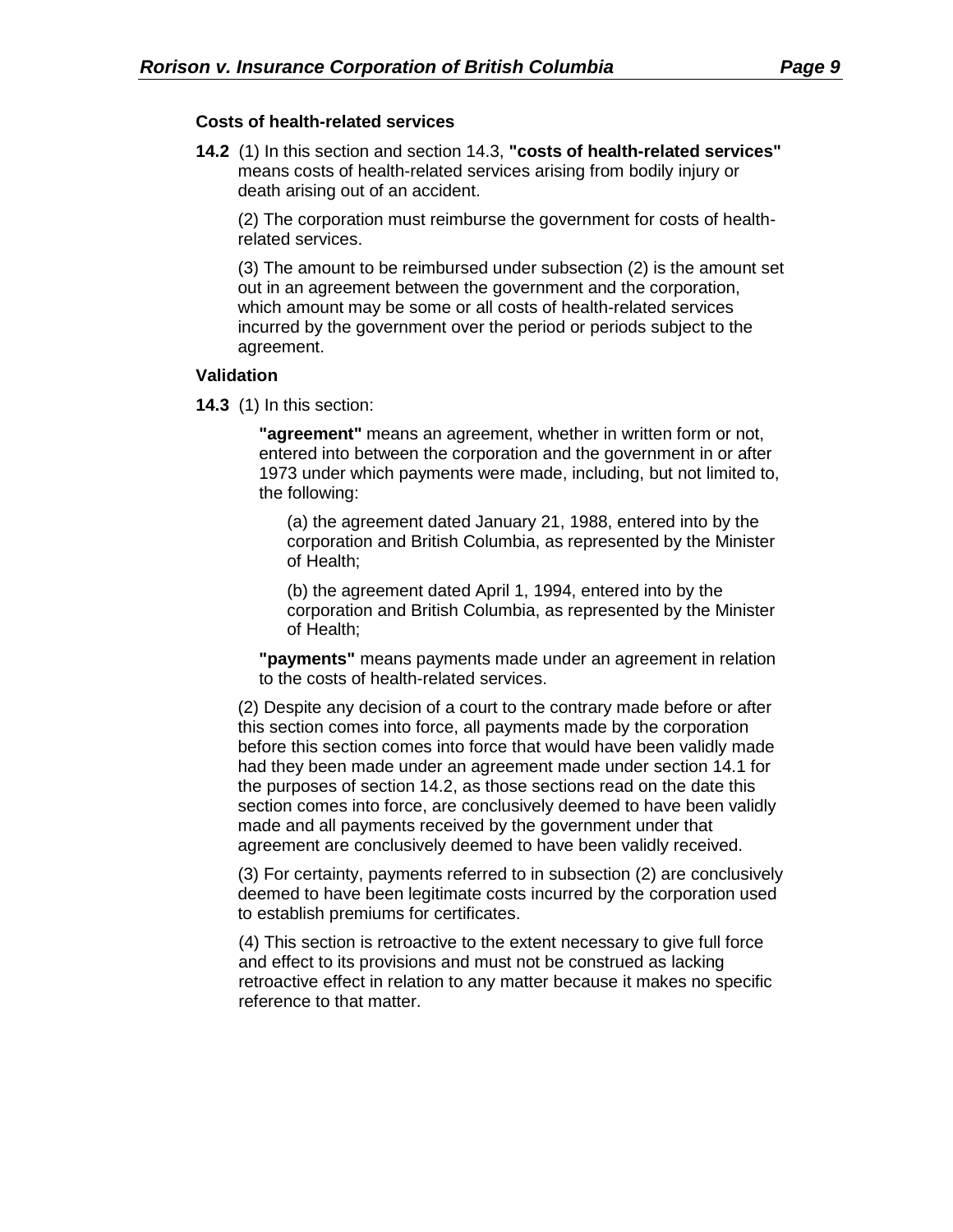#### <span id="page-9-0"></span>**CERTIFICATION REQUIREMENTS**

[29] The certification of an action as a class proceeding is governed by s. 4 of the

*Class Proceedings Act*, R.S.B.C. 1996, c. 50 [*CPA*], which reads.

- **4** (1) Subject to subsections (3) and (4), the court must certify a proceeding as a class proceeding on an application under section 2 or 3 if all of the following requirements are met:
	- (a) the pleadings disclose a cause of action;
	- (b) there is an identifiable class of 2 or more persons;
	- (c) the claims of the class members raise common issues, whether or not those common issues predominate over issues affecting only individual members;
	- (d) a class proceeding would be the preferable procedure for the fair and efficient resolution of the common issues;
	- (e) there is a representative plaintiff who
		- (i) would fairly and adequately represent the interests of the class,
		- (ii) has produced a plan for the proceeding that sets out a workable method of advancing the proceeding on behalf of the class and of notifying class members of the proceeding, and
		- (iii) does not have, on the common issues, an interest that is in conflict with the interests of other class members.

(2) In determining whether a class proceeding would be the preferable procedure for the fair and efficient resolution of the common issues, the court must consider all relevant matters including the following:

- (a) whether questions of fact or law common to the members of the class predominate over any questions affecting only individual members;
- (b) whether a significant number of the members of the class have a valid interest in individually controlling the prosecution of separate actions;
- (c) whether the class proceeding would involve claims that are or have been the subject of any other proceedings;
- (d) whether other means of resolving the claims are less practical or less efficient;
- (e) whether the administration of the class proceeding would create greater difficulties than those likely to be experienced if relief were sought by other means.

[30] Section 4(1) of the *CPA* sets out five separate requirements that must be met before certification is granted.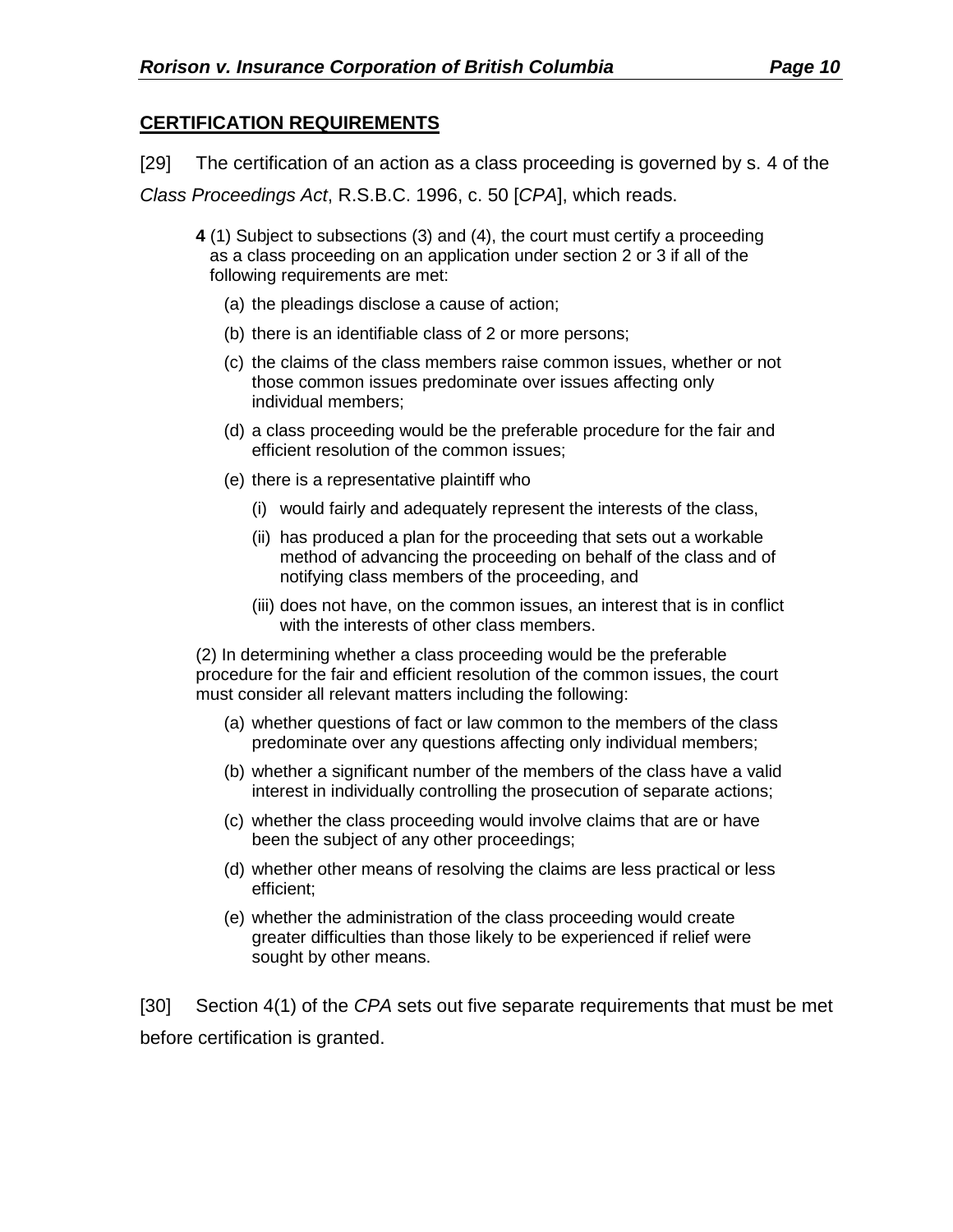[31] An order certifying a class action is not a determination of the merits of the claim. In *Pro-Sys Consultants Ltd. v. Microsoft Corporation*, 2013 SCC 57 at para. 102, the Supreme Court of Canada said:

[102] . . . The certification stage does not involve an assessment of the merits of the claim and is not intended to be a pronouncement on the viability or strength of the action; "rather, it focuses on the form of the action in order to determine whether the action can appropriately go forward as a class proceeding" . . .

[Citation omitted.]

[32] Whether the pleadings disclose a cause of action under s. 4(1)(a) of the *CPA* is decided on the same basis as an application to strike pleadings. The rule is that a pleading should not be struck unless, assuming all facts pleaded to be true, it is plain and obvious that no claim exist and the action is certain to fail. The remaining four certification criteria in s. 4(1) of the *CPA* each require "some basis in fact." If the plaintiff discharges that burden, the court must certify the action: *Hollick v. Toronto (City)*, 2001 SCC 68 at paras. 16, 25; *Pro-Sys* at para. 63; *Ewert v. Nippon Yusen Kabushiki Kaisha*, 2019 BCCA 187 at para. 25.

[33] In considering whether the pleadings disclose a cause of action, the focus is on the pleadings as they stand or as they may be amended: *Hunt v. Carey Canada Inc*., [1990] 2 S.C.R. 959 at 977**–**978.

## <span id="page-10-0"></span>**THE RATEPAYER CLASS**

## **CAUSES OF ACTION: s. 4(1)(a)**

<span id="page-10-1"></span>[34] The causes of action on behalf of the Ratepayer Class are set out in the notice of civil claim ("NOCC"). At the hearing of the certification application, the plaintiffs did not seek certification of all pleaded causes of action, but did so for claims of breach of contract against ICBC, illegal taxation against the Province, and negligence and unjust enrichment against both defendants.

[35] The plaintiffs now concede that the *Amendment Act* has effectively barred all private law claims by the Ratepayer Class against ICBC and the Province based on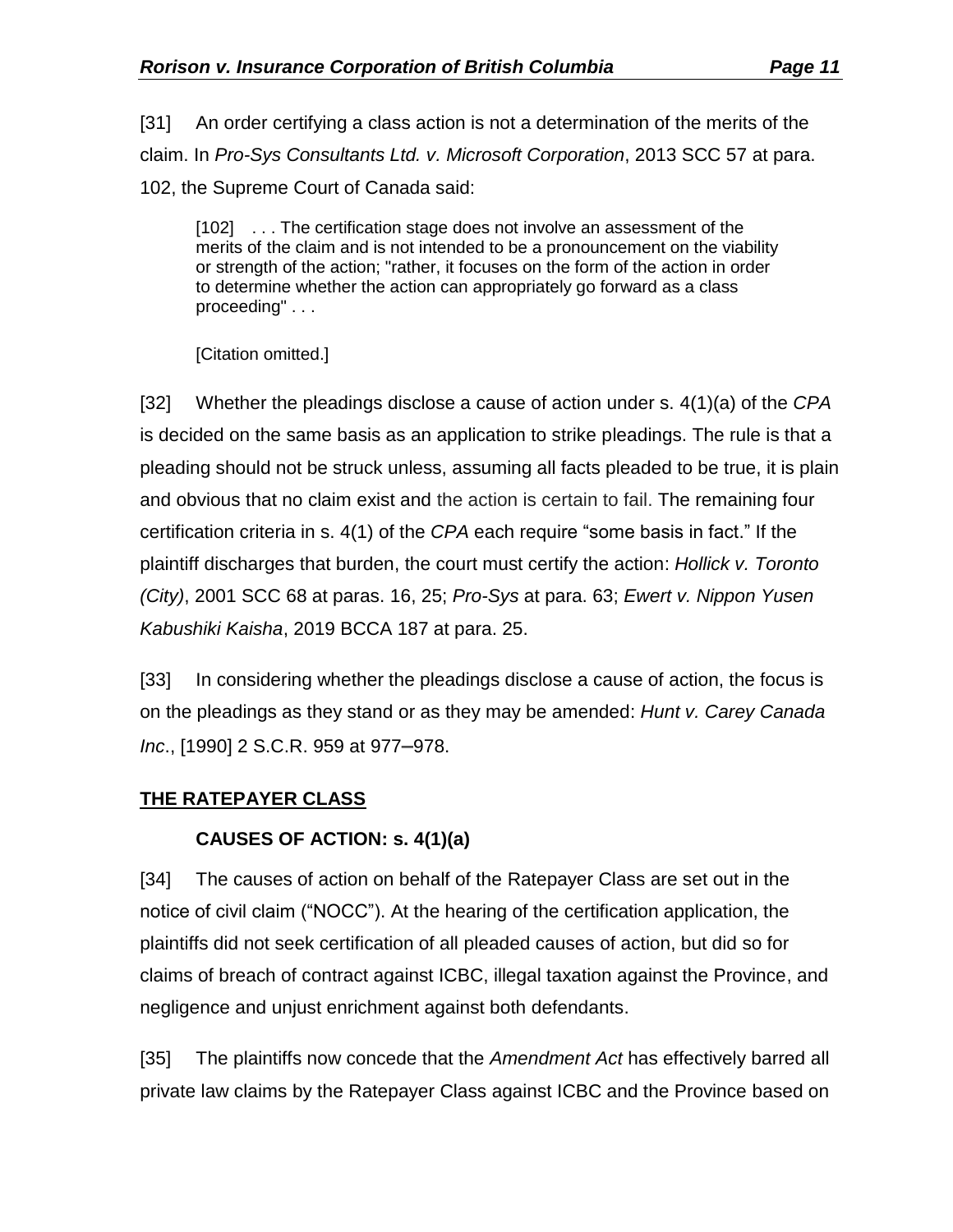the agreements and payments. They now seek certification against the Province only on the single constitutional issue of illegal taxation.

[36] It is therefore no longer necessary for the Court to rule on any of the other claims advanced by the Ratepayer Class. Nor is it necessary to rule on the question, extensively argued at the hearing, of whether a claim based on allegedly excessive insurance costs is barred by the BCUC's approval of ICBC's rates.

[37] The plaintiffs allege that the MSP Payments, as reflected in insurance rates, amount to an unconstitutional tax because taxes may only be levied through properly enacted legislation. They were not sanctioned by any such legislation prior to the enactment of the *Amendment Act*, which the plaintiffs now say cannot operate retroactively. The relevant portions of the NOCC, as it originally read, include:

#### **Unconstitutional tax**

- 43. The increases to compulsory auto insurance rates sought and obtained from time to time by ICBC from the Utilities Commission as a result of the Remittances constitute a tax on the Ratepayer Class (the "Levies").
- 44. The Levies were not enacted in accordance with ss. 53, 90 and 92(2) of the *Constitution Act, 1867*. The Levies were not enacted by the Legislature at all. Rather, they were charged by the [BCUC] on application by ICBC.
- 45. The Levies result in the Ratepayer Class being unconstitutionally taxed for the cost of MSP payments unlawfully charged to the Accident Benefit accounts of victims of motor vehicle accidents even though MSP is already funded by the lawful, and constitutionally valid, taxes the Government collects from residents of British Columbia.
- 46. The Levies are an unconstitutional tax on the Ratepayer Class and are, to the extent of their inconsistency with the Constitution of Canada, of no force or effect pursuant to s. 52 of the *Constitution Act, 1982*.

[38] After the parties provided submissions on the effect of the *Amendment Act*, the plaintiffs filed an amended NOCC. The most significant addition under this cause of action is a new para. 44.1, which reads:

44.1 In the alternative, if s. 53 of the *Constitution Act, 1867* is inapplicable in British Columbia, the Levies are contrary to the principle of no taxation without representation which is imported into British Columbia constitutional law by the preamble to the *Constitution Act, 1867*.

[Emphasis in original.]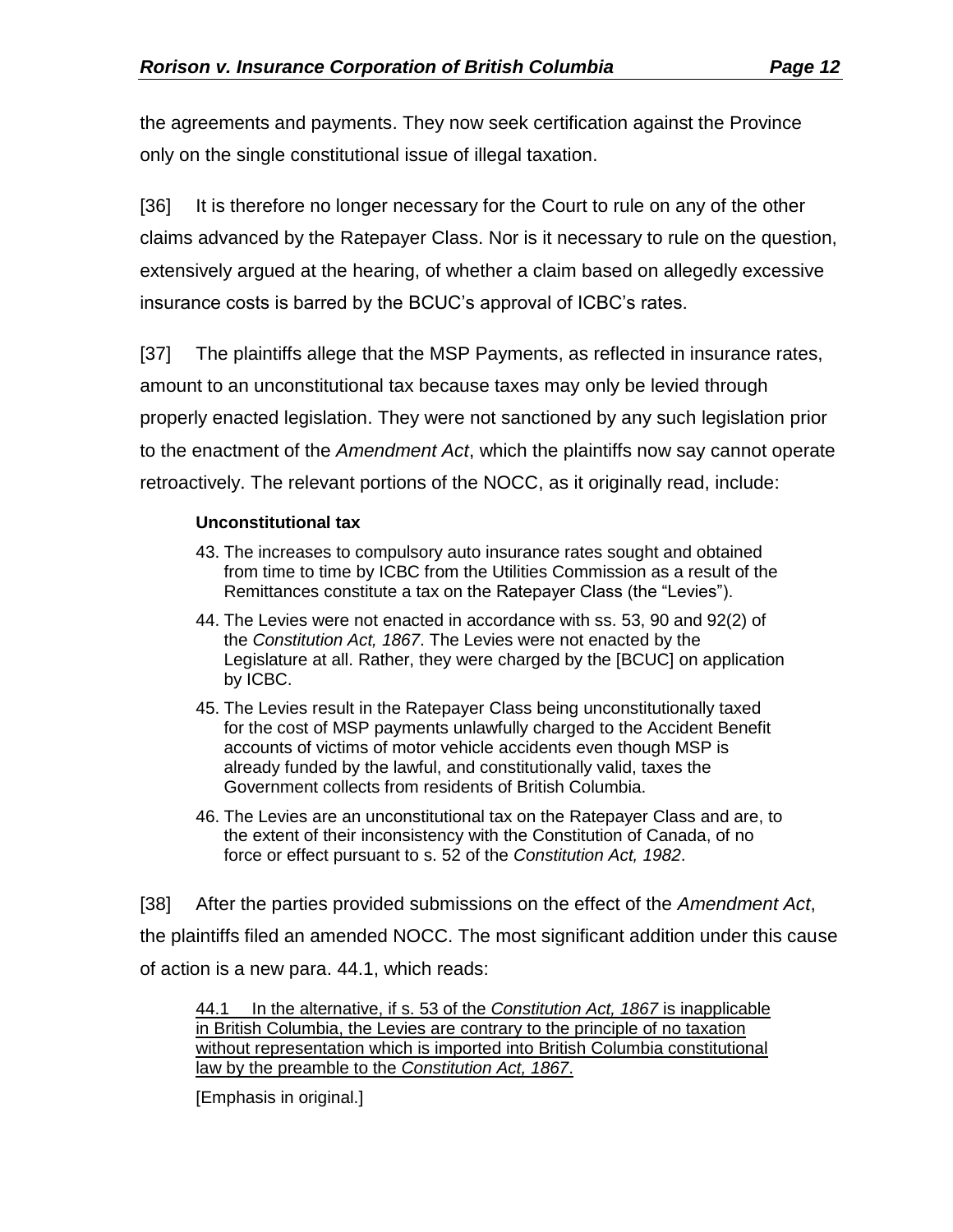[39] The issue under this cause of action is not the legality of the contracts between ICBC and the Province under which payments were made. The constitutional question relates only to whether specific legislation was required to pass those costs onto policy holders. If so, the plaintiffs say the MSP Payments were unlawfully charged to policy holders at the time they were collected and the new legislation cannot retroactively cure a constitutional deficiency

[40] The requirement for enactment by the legislature applies to taxes, but not to fees charged by government for services, nor to regulatory charges. The key factor that identifies a fee or a regulatory charge is a relationship or nexus between the levy and the service provided or the regulatory scheme: *Eurig Estate (Re)*, [1998] 2 S.C.R. 565 [*Eurig Estate (Re)*] at paras. 20–22; *620 Connaught Ltd. v. Canada (Attorney General),* 2008 SCC 7 [*620 Connaught Ltd.*] at paras. 19–28.

[41] The plaintiffs say that the Province cannot settle the question of whether the MSP Payments are a regulatory charge or a tax simply by asserting that belief in legislation. Instead, they say that the characterization must be based on evidence in a trial of common issues.

[42] Before dealing with any issues raised by the *Amendment Act*, it is necessary to determine whether the pleadings disclosed a claim based on unconstitutional taxation that is not bound to fail. In other words, would the Court have certified that cause of action before the *Amendment Act* was enacted?

[43] In *Eurig Estate (Re)*, the Supreme Court of Canada found that probate charges calculated based on the size of the estate were a tax and not a fee because they lacked the necessary connection to the service:

[22] In determining whether that nexus exists, courts will not insist that fees correspond precisely to the cost of the relevant service. As long as a reasonable connection is shown between the cost of the service provided and the amount charged, that will suffice. . . Although the cost of granting letters probate bears no relation to the value of an estate, the probate levy varies directly with the value of the estate. The result is the absence of a nexus between the levy and the cost of the service, which indicates that the levy is a tax and not a fee.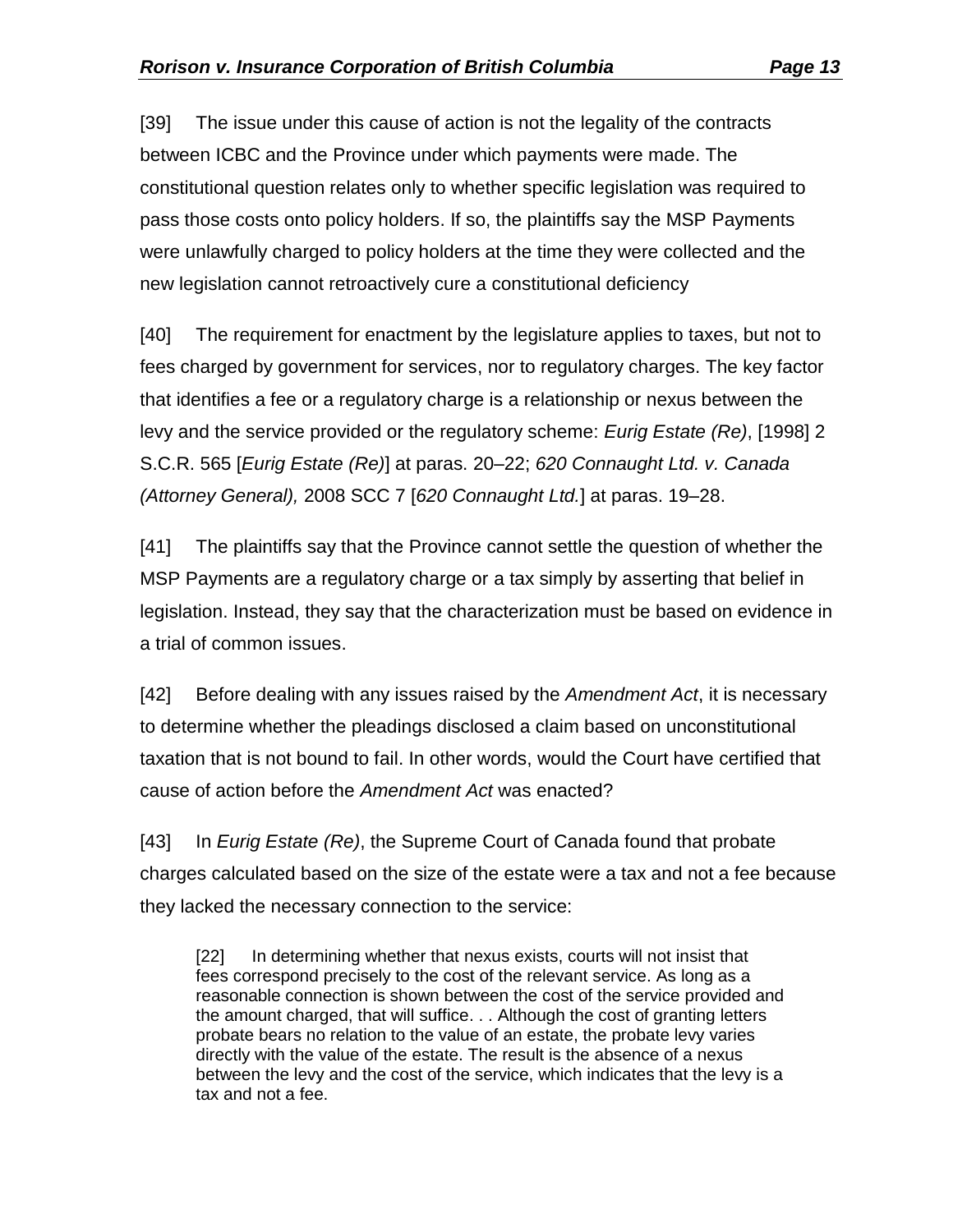[44] However, in *620 Connaught Ltd.*, the Supreme Court of Canada found that business licence fees were a regulatory charge and not a tax because they were connected to a regulatory scheme.

[45] The difficulty the plaintiffs face here is that their attempt to characterize the MSP Payments as a tax is inconsistent with the loss that members of the Ratepayer Class are alleged to have suffered. The NOCC alleges that the MSP Payments have increased ICBC's operating costs and policy holders have been required to pay those additional costs. The relevant portions of the amended NOCC include:

- 36. The Remittances have driven up ICBC's operating costs.
- 37. ICBC has responded to its increased costs by repeatedly applying to its regulator, the British Columbia Utilities Commission ("Utilities Commission"), (the "Regulator") to increase the rates it charges to the Ratepayer Class for compulsory insurance. Prior to 2003, the Lieutenant Governor in Council was the Regulator. Since 2003, the Regulator has been the British Columbia Utilities Commission.
- $[\ldots]$
- 42. The effect of the rate increases sought and obtained by ICBC has been to increase the amounts paid by the Ratepayer Class for compulsory auto insurance.

[Emphasis and strikethrough in original.]

- [46] The relief claimed by the Ratepayer Class includes:
	- 71. The plaintiffs seek against the defendants jointly and severally
	- $[\ldots]$

(b) a declaration that the Levies are an unconstitutional tax contrary to ss. 53, 90 and 92(2) of the *Constitution Act, 1867*, or, in the alternative to s. 53, contrary to the preamble of the *Constitution Act, 1867*, and restitution of the moneys collected to Rorison and the other members of the Ratepayer Class;

[Emphasis in original.]

## *Determination on Causes of Action for the Ratepayer Class*

<span id="page-13-0"></span>[47] The damages claimed by the Ratepayer Class are not alleged to flow directly from the MSP Payments as between ICBC and MSP, but from the extent to which those payments are alleged to have increased the cost to policy holders. The plaintiffs must show that some identifiable portion of their insurance premiums, or of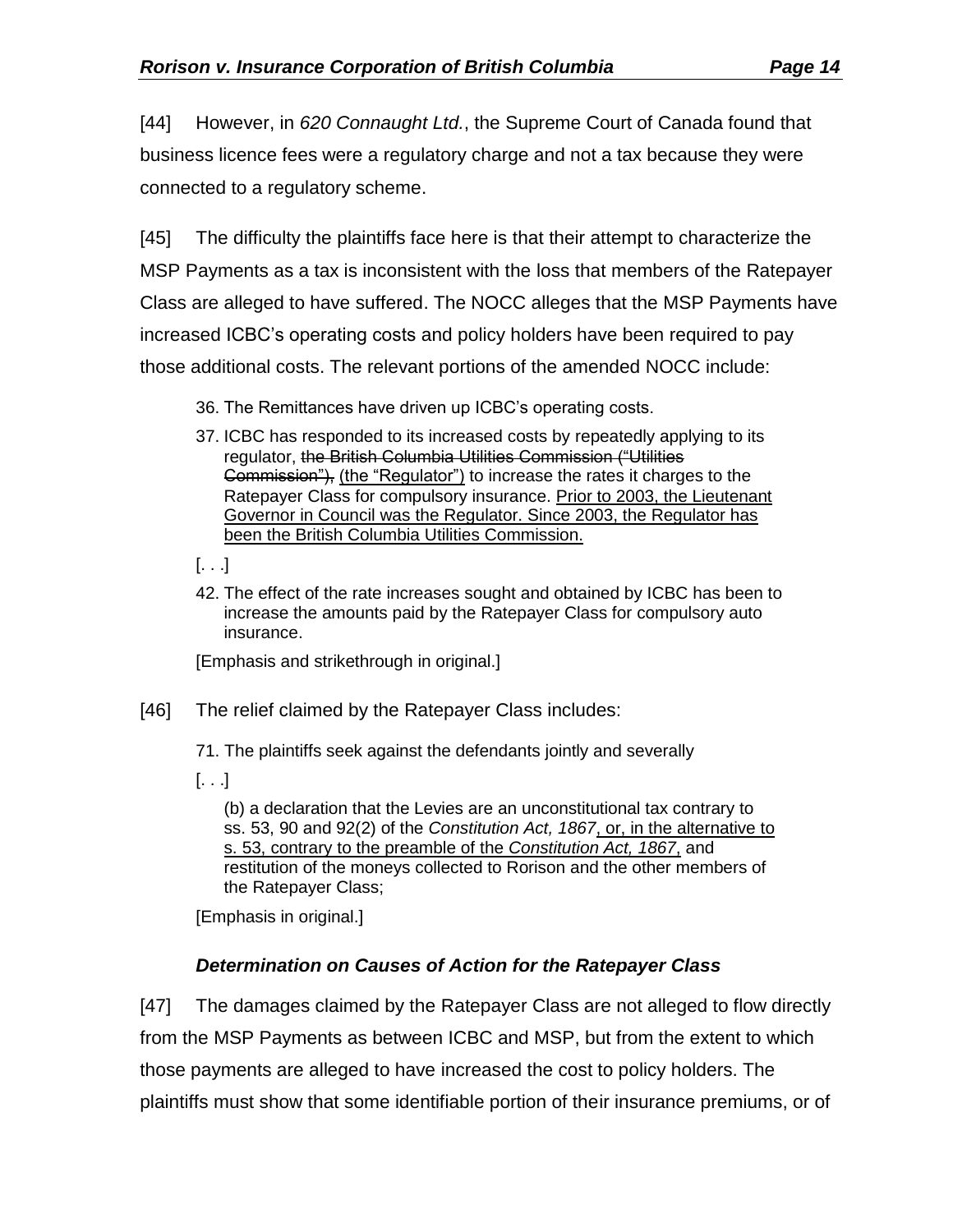the amounts by which premiums have increased over time, arose directly from the MSP Payments. They have pleaded and will have to prove the very nexus between the charges and the services that will define the charges as a fee and defeat their attempt to characterize them as an unconstitutional tax.

[48] For that reason, I find that the claim of unconstitutional taxation is doomed to fail and would have been doomed to fail even in the absence of the *Amendment Act*.

[49] As that is the only cause of action the plaintiffs now seek to pursue on behalf of the Ratepayer Class, and the only remaining claim against the Province, I must dismiss the application for certification of this class.

# <span id="page-14-0"></span>**THE ACCIDENT VICTIM CLASS**

# **CAUSES OF ACTION: s. 4(1)(a)**

<span id="page-14-1"></span>[50] The claim of the Accident Victim Class is advanced only against ICBC and ICBC concedes that the NOCC discloses a cause of action in breach of contract, negligence, or unjust enrichment.

[51] In the amended NOCC, the plaintiffs allege a breach of contract by ICBC as follows:

## **Breach of contract and duty of good faith**

 $[...]$ 

66. . . . ICBC is the statutory first party insurer of members of the Accident Victim Class and has a duty to act in good faith when assessing the Accident Benefits payable to them.

[. . .]

68. ICBC breached, and continues to breach, its contractual duties to the members of the Accident Victim Class. In particular:

- (a) in the case of the Accident Victim Class, ICBC breached its duty to act in good faith when assessing the Accident Benefits payable to them;
- (a.1) ICBC breached s. 88(6) of the Regulation, and its predecessor provisions, by making payments to the Province for which it was not liable, then deducting amounts so paid from the Accident Benefits accounts of members of the Accident Victim Class,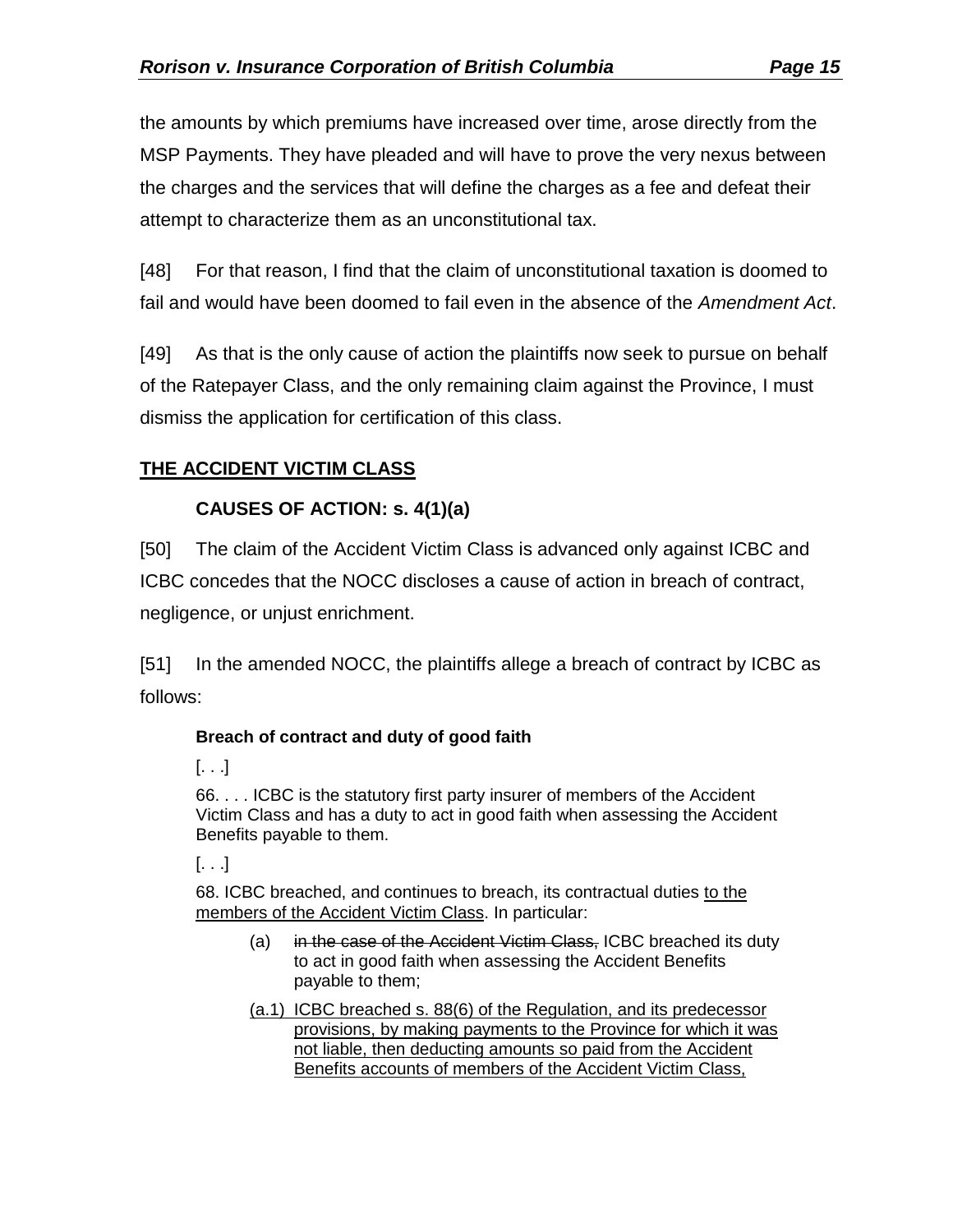thereby causing loss to the members of the Accident Victim Class.

[Emphasis and strikethrough in original.]

[52] They also allege that ICBC was negligent as follows:

#### **Negligence**

- 47. At all material times, ICBC owed members of the Accident Victim Class a duty to take reasonable care in determining the amount of Accident Benefits to which they were entitled under the Regulation and in processing claims to ensure that class members are not deprived of benefits to which they are entitled by statute and regulation.
- 48. ICBC breached the duty of care owed to members of the Accident Victim Class, which caused them loss. In particular, ICBC breached its duty of care by:
	- (a) Deducting from the benefits accounts of members of the Accident Victim Class amounts paid to the Province under the Payments Agreement; and
	- (b) Failing to detect these underpayments and remedy them, including by the payment of interest on amounts owing.

[Emphasis in original.]

[53] In claiming unjust enrichment in the amended NOCC, the plaintiffs refer to "Remittances" (meaning the MSP Payments); "Levies" (meaning the insurance rates paid by the Ratepayer Class that include the Remittances); and "Withholdings" (meaning the MSP Payments on behalf of the Accident Victim Class), alleging as follows:

**Unjust enrichment**

- 57. ICBC has been and continues to be enriched by the Levies. Members of the Ratepayer Class are correspondingly deprived by the Levies. The Levies form part of the rates members of the Ratepayer Class must pay to insure their vehicles. There is no juristic reason for ICBC's enrichment.
- 58. ICBC has been and continues to be enriched by the Withholdings. Members of the Accident Victim Class are correspondingly deprived by the Withholdings. The Withholdings are the amounts accident victims would receive in Accident Benefits were ICBC paying them in full as required by law. There is no juristic reason for ICBC's enrichment. In particular, the Amendment Act does not provide a juristic reason for the Withholdings.

[Emphasis and strikethrough in original.]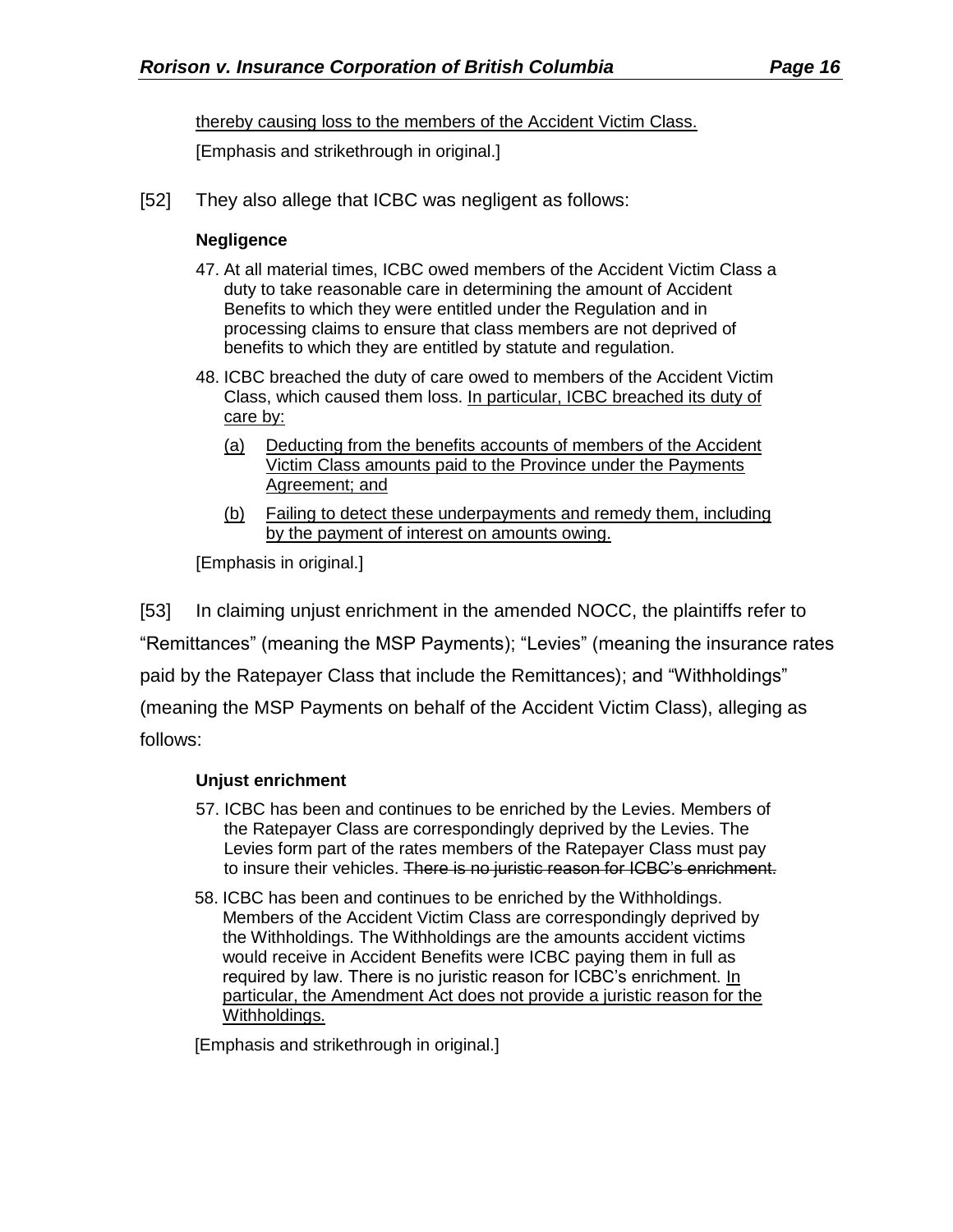## **IDENTIFIABLE CLASS: s. 4(1)(b) of the** *CPA*

<span id="page-16-0"></span>[54] The principles governing the requirement for an identifiable class were summarized in *Jiang v. Peoples Trust Company*, 2017 BCCA 119 at para. 82:

 $[82]$  ...

- the purposes of the identifiable class requirement are to determine who is entitled to notice, who is entitled to relief, and who is bound by the final judgment;
- the class must be defined with reference to objective criteria that do not depend on the merits of the claim;
- the class definition must bear a rational relationship to the common issues — it should not be unnecessarily broad, but nor should it arbitrarily exclude potential class members; and
- the evidence adduced by the plaintiff must be such that it establishes some basis in fact that at least two persons could selfidentify as class members and could later prove they are members of the class.

[Emphasis in original.]

[55] A class should be defined as narrowly as practical, excluding large, identifiable groups of people who manifestly have no claim, without excluding those who have a valid claim: *Douez v. Facebook, Inc.,* 2018 BCCA 186 at paras. 68**–**69.

[56] ICBC concedes that the Accident Victim Class is an identifiable class of two or more persons, but says that the proposed class definition is also overly broad. The plaintiffs propose the following definition of the Accident Victim Class:

. . . all persons who, since 1973, were injured in a motor vehicle accident while insured by the Insurance Corporation of British Columbia (ICBC) and received accident benefits up to the legal limit of ICBC's liability to pay.

[57] First, ICBC submits this class definition is overly broad because its agreement with the Province came into effect in 1994, and the plaintiffs have not shown any basis in fact for defining the class with reference to 1973. Second, it says an insured who received Accident Benefits at the applicable limit would not have suffered a loss unless they had also incurred further expenses that would otherwise be covered under Part 7 of the *Regulation*.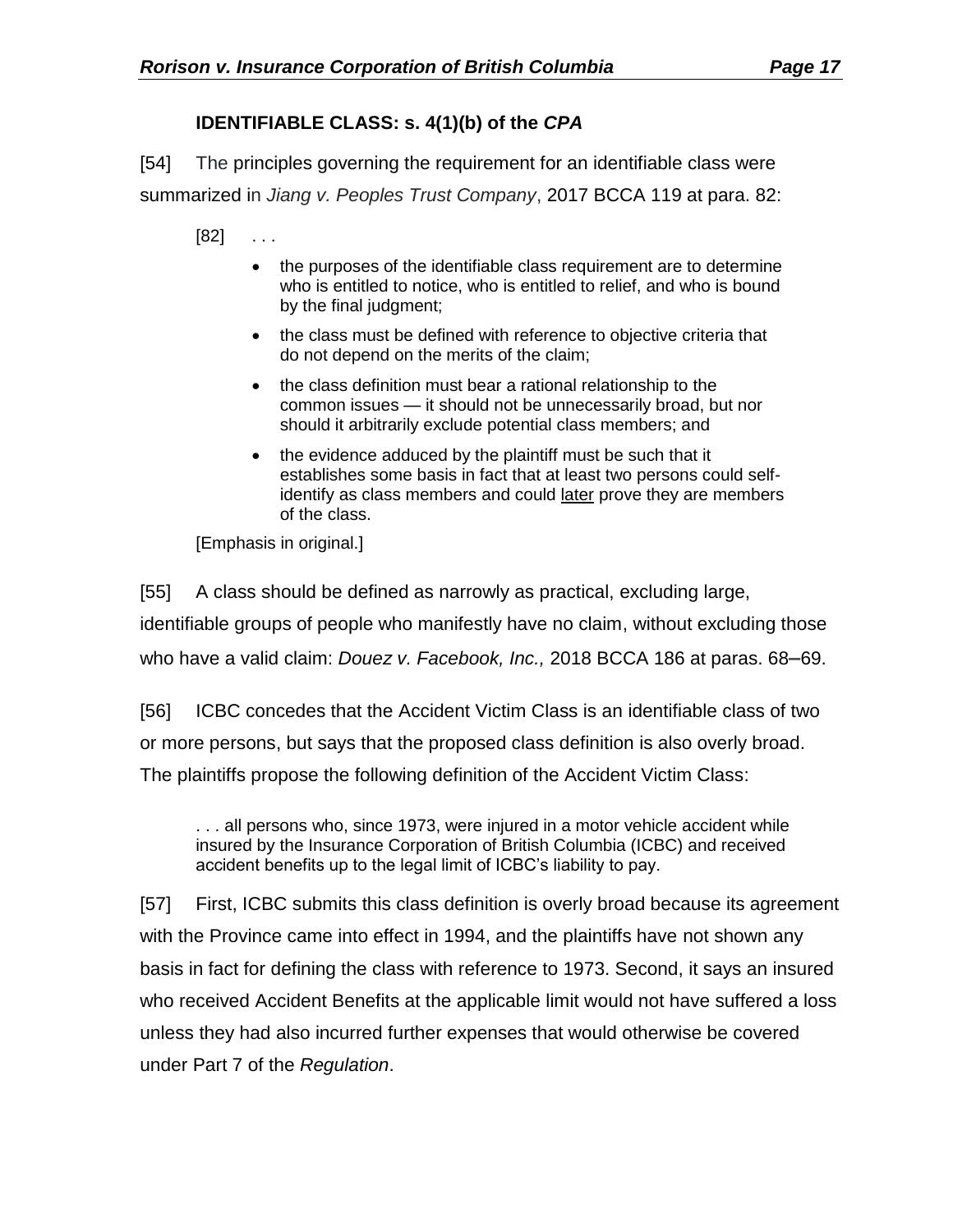[58] However, ICBC says that, based on the proposed definition, the primary issues arise under the headings of common issues, preferability, and a workable litigation plan. To the extent it raises questions arising under the *Limitation Act*, S.B.C. 2012, c. 13 [*Limitation Act*]*,* the matter will be dealt with in the separate section below.

### **COMMON ISSUES: s. 4(1)(c) of the** *CPA*

<span id="page-17-0"></span>[59] The commonality threshold is a low one, requiring only a triable factual or legal issue that advances the litigation. The critical factors in determining whether an issue is common are that: (i) its resolution will avoid duplicative fact-finding or legal analysis; (ii) it is a substantial ingredient of each class member's claim and must be resolved to resolve the claim; and (iii) success for one class member on the issue will mean success for all: *Finkel v. Coast Capital Savings Credit Union,* 2017 BCCA 361 at para. 22, citing *Thorburn v. British Columbia,* 2013 BCCA 480 at paras. 35– 38.

[60] The plaintiffs now propose the following common issues, which I have modified to reflect my finding that there is no cause of action for the Ratepayer Class or against the Province:

- 1. What are the terms of all agreements between ICBC and the Province whereby ICBC agreed to reimburse the Province (including MSP) for health care expenses arising out of motor vehicle accidents ("the Payments Agreement")?
- 2. What amounts were paid by ICBC to the Province (including MSP) under the Payments Agreement (the "Payments")?
- 3. Did ICBC wilfully conceal the existence and circumstances of the Payments Agreement and/or the Payments?
- 4. Should the Court make an aggregate damages award in favour of the Accident Victim Class members and, if so, in what amount?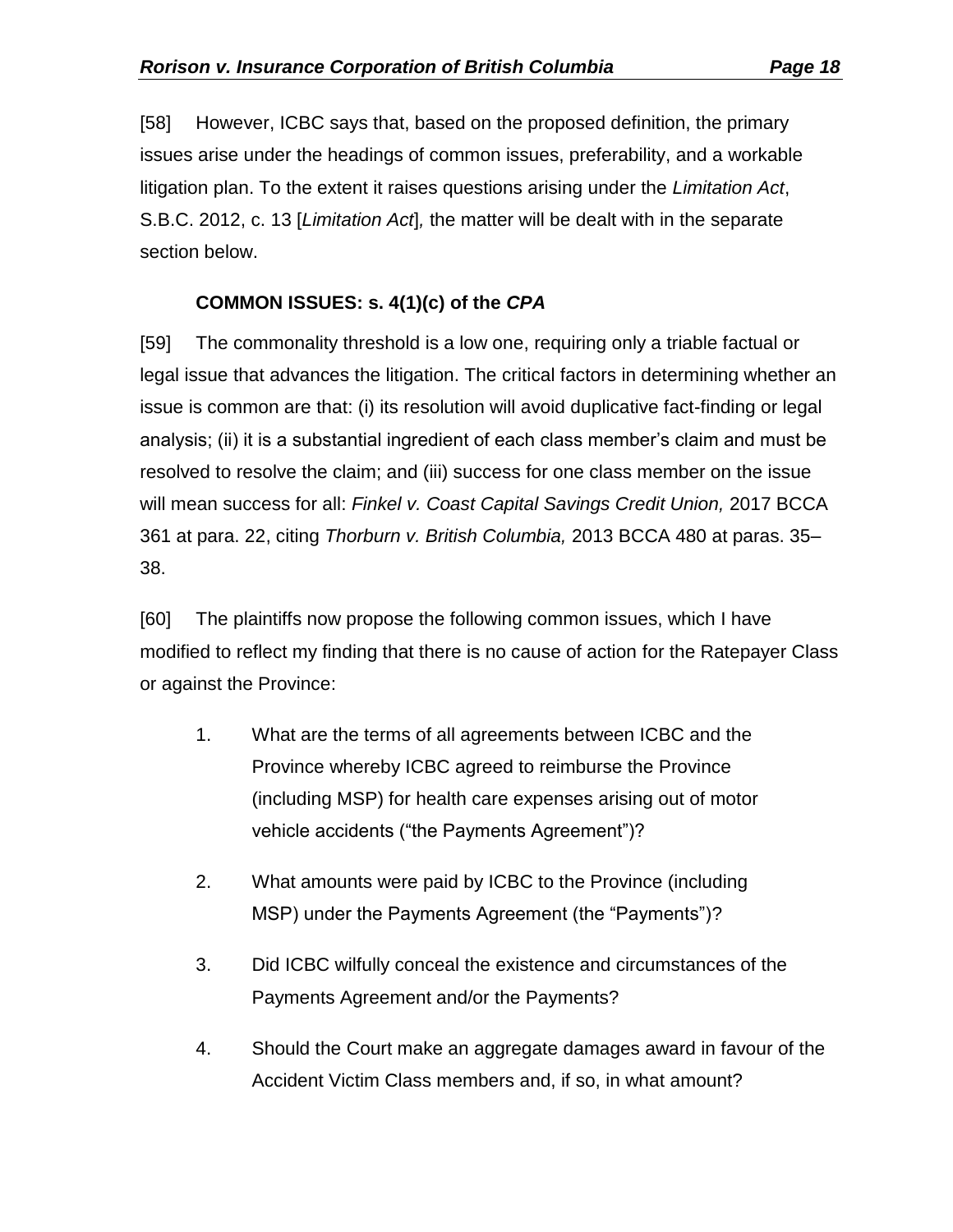- 5. Did ICBC charge to the Accident Benefits accounts of members of the Accident Victim Class amounts it paid to the Province (including MSP) under the Payments Agreement?
- 6. If so, is ICBC liable to the Accident Victim Class in (a) negligence; (b) breach of contract and/or breach of its duty of good faith; and/or (c) unjust enrichment?
- 7. Should the Court award punitive damages against ICBC to the Accident Victim Class and, if so, in what amounts?

[61] In relation to the first two proposed common issues, I agree with ICBC that any issues about the total amount of MSP Payments, or the legality of the contracts with the Province under which those payments were made, are irrelevant. That was the case even before the *Amendment Act*. The causes of action for the Accident Victim Class are based on the terms of the insurance contract, including s. 88(6) of the *Regulatio*n, and on ICBC's compliance or non-compliance with its policy.

[62] I also find that there is no basis in fact for an allegation by the Accident Victim Class of wilful concealment, a point that I will discuss further in dealing with limitation periods.

[63] The amount of MSP Payments on behalf of each class member, and any corresponding loss of Accident Benefits, will be identifiable and vary with each individual. There is, therefore, no basis for an award of aggregate damages, except in relation to any claim for punitive damages.

[64] The individual nature of each class member's loss is the primary basis for ICBC's submission that there are no common issues. ICBC argues that there is no substantial common ingredient because, beyond the fact that all members of the Accident Victim Class were insured under Part 7 of the *Regulation*, their claims all require individual determination.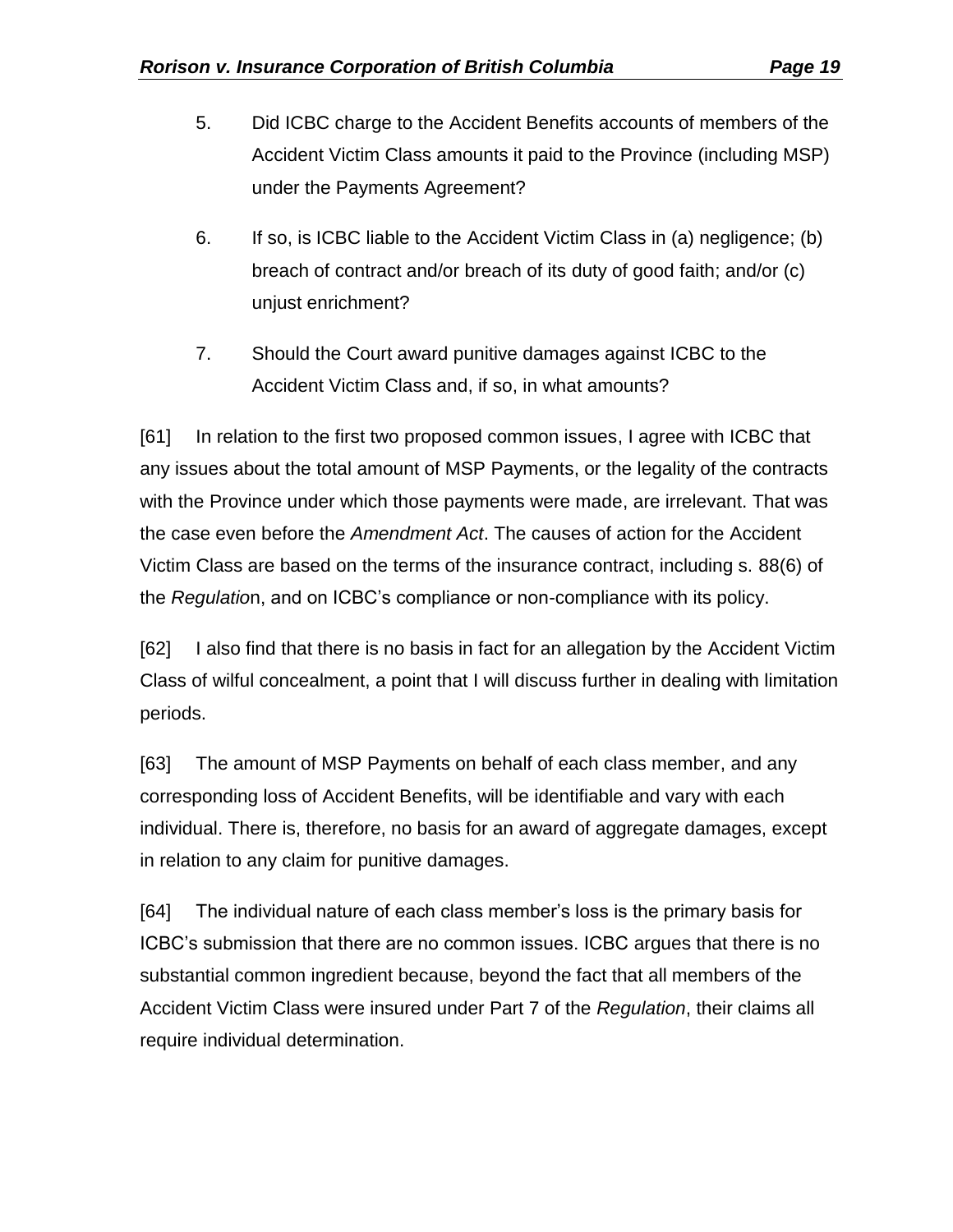[65] Each class member will have to establish whether MSP Payments were charged to their Accident Benefits account and whether that resulted in a loss because other eligible expenses were not reimbursed. In each case, ICBC will rely on its recent file review and offers of payment as a complete defence. Some class members also may have, in settlement of tort claims, signed releases that ICBC argues are broad enough to bar this action on their behalf.

#### *Determination on Common Issues*

<span id="page-19-0"></span>[66] Although I agree that the individual issues are substantial and may predominate, there are certain common threshold issues. First among them is the question of whether the class members are entitled to judgment and the resulting court order interest.

[67] As the plaintiffs point out, ICBC has not, in its pleadings, admitted any legal liability to the Accident Victim Class for the amounts in issue. Even if it had, such an admission would not be a bar to certification. In *Bywater v. Toronto Transit Commission* (1998), 27 C.P.C. (4th) 172 (O.N.C.J. (Gen. Div.)), the Court said at para. 14:

[14] . . . an admission of liability in the air does not advance the litigation or bind the defendant in respect of members of the proposed class. Without a certification order from this court no public statement by the defendant, and no admission in its defence to the nominal plaintiff, binds the defendant in respect to members of the proposed class. A class proceeding by its very nature requires a certification order for the proposed class members to become parties to the proceeding. If the proposed class members are not parties to the proceedings, the admission of liability, as it relates to them, is no more than a bare promise. . . .

[68] That statement was adopted by this Court in *Dalhuisen (Guardian of) v. Maxim's Bakery Ltd*., 2002 BCSC 528 at para. 8

[69] I also agree with the plaintiffs that, without certification, the question of whether ICBC through its internal process has in fact identified all potential class members and offered them their full entitlement to Accident Benefits would be left to ICBC's unilateral judgment.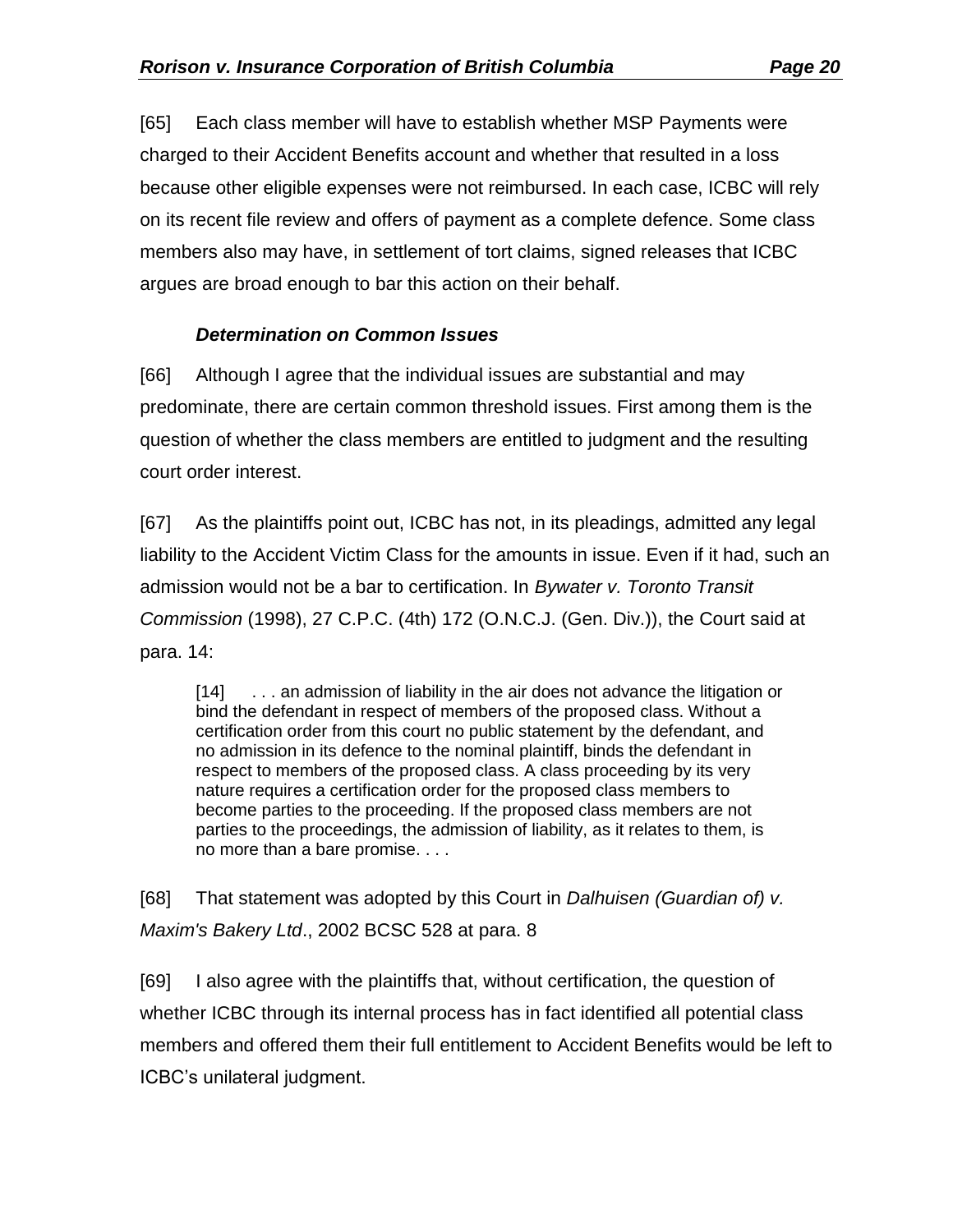[70] The plaintiffs also seek certification of a common issue of whether the Accident Victim Class is entitled to punitive damages. ICBC's evidence is that, in 1996, it became aware that MSP Payments were being charged to individual Accident Benefits accounts and instituted a policy not to do so in cases where the maximum entitlement might be reached. It is clear from the evidence that ICBC did not follow this policy in many cases. ICBC's affidavit evidence does not specifically provide a date at which it began reviewing files and offering payments, but the dates on some of the correspondence attached as exhibits to Ms. Bains' affidavit suggest that the process began only after ICBC was served with the NOCC in this action.

[71] In *Ari v. Insurance Corporation of British Columbia*, 2019 BCCA 183 [*Ari*], an ICBC employee improperly accessed and sold the personal information of some insureds. The Court of Appeal held that the chambers judge, in certifying a class action on behalf of those insureds, had erred in declining to certify punitive damages as a common issue.

[72] The chambers judge in *Ari* found that there was no reprehensible conduct by ICBC and no basis in fact for an award of punitive damages because ICBC, on being made aware of the security breach, had promptly conducted an internal investigation, assisted a police investigation, terminated the employee involved, and instituted enhanced security measures. The Court of Appeal disagreed and said at para. 30:

[30] Rather than consider the past history of breaches of privacy by ICBC employees—the evidence supported that at least 7 employees have been terminated by ICBC between 2008 and 2011 for privacy breaches—the chambers judge considered the steps taken *since* the breach in this case was discovered. While laudable on ICBC's part, subsequent conduct is not the sole basis upon which punitive damages are determined. The chambers judge should have accepted as true the allegation that ICBC has a history of employees breaching private information. Instead, she judged the case on the merits on the evidence before her. That was an incorrect approach.

[Emphasis in original.]

[73] The obvious factual issue here is whether ICBC, having instituted a policy in 1996, knew before 2020 that the policy was not being followed in all cases or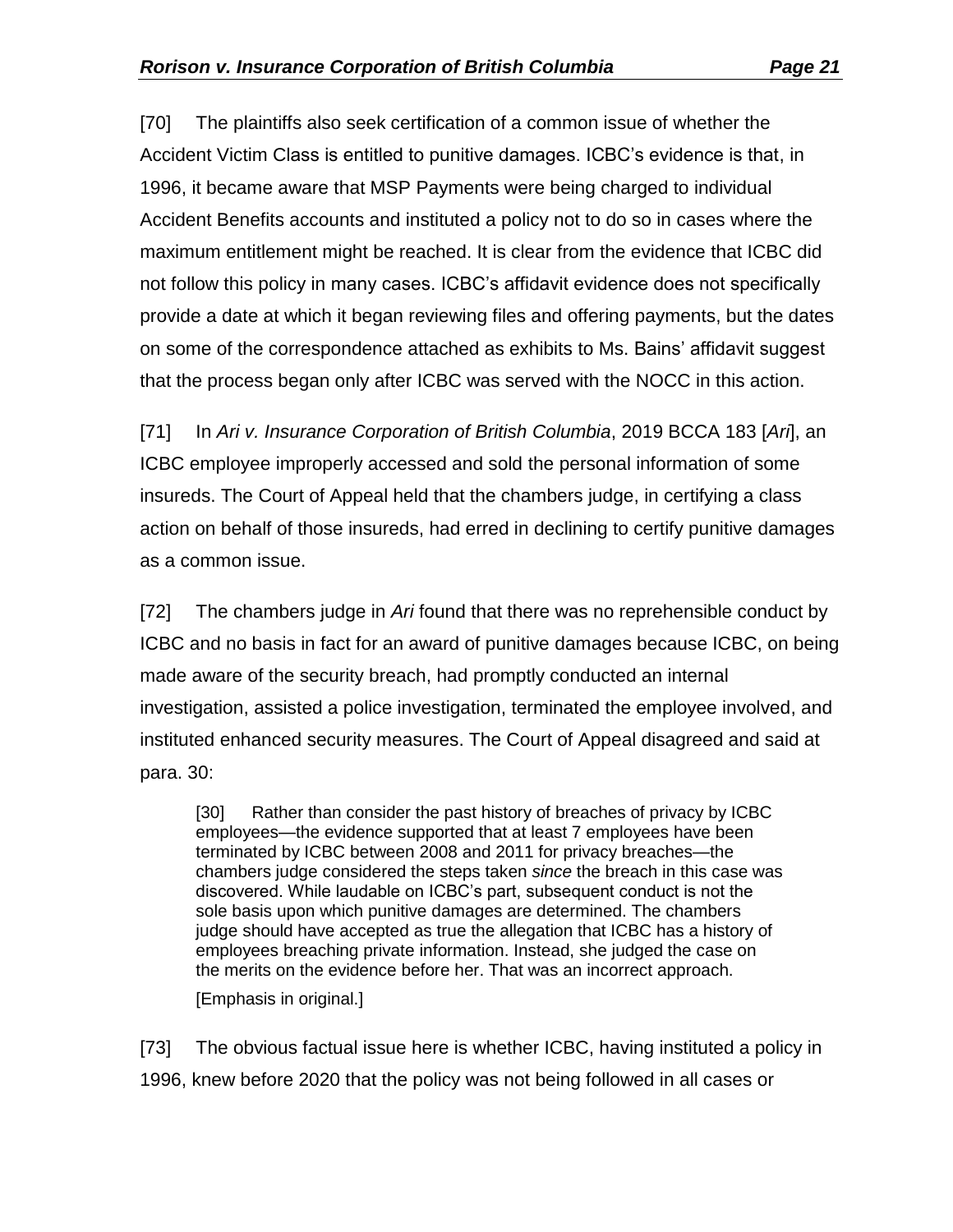whether it took any steps to ensure that it was being followed. While the plaintiffs can only obtain evidence on that point through the discovery process, for purposes of certification, I find that they have established some basis in fact for a punitive damages claim.

- [74] I therefore find that there is a basis in fact for the following common issues:
	- 1. Did ICBC charge to the Accident Benefits accounts of members of the Accident Victim Class, and pay the Province (including MSP) amounts in respect of services for which ICBC was not liable under statute or regulation?
	- 2. If so, is ICBC liable to the Accident Victim Class in (a) negligence; (b) breach of contract and/or breach of its duty of good faith; and/or (c) unjust enrichment?
	- 3. Should the Court award punitive damages against ICBC to the Accident Victim Class and, if so, in what amounts?
	- 4. Should any award for punitive damages be made as an aggregate award, and if so, in what amount?

# **PREFERABLE PROCEDURE: s. 4(1)(d) of the** *CPA*

<span id="page-21-0"></span>[75] The plaintiff must show some basis in fact that a class action would be preferable to other litigation options: *AIC Limited v. Fischer*, 2013 SCC 69 [*Fischer*] at para. 48. The question is analyzed through the lens of the three principal advantages of class proceedings: behaviour modification, access to justice, and judicial economy: *Fischer* at para. 16.

[76] Section 4(2) of the *CPA* refers to considerations for whether a class proceeding would be the preferable procedure:

#### **Class certification**

**4** [. . .]

(2) In determining whether a class proceeding would be the preferable procedure for the fair and efficient resolution of the common issues, the court must consider all relevant matters including the following: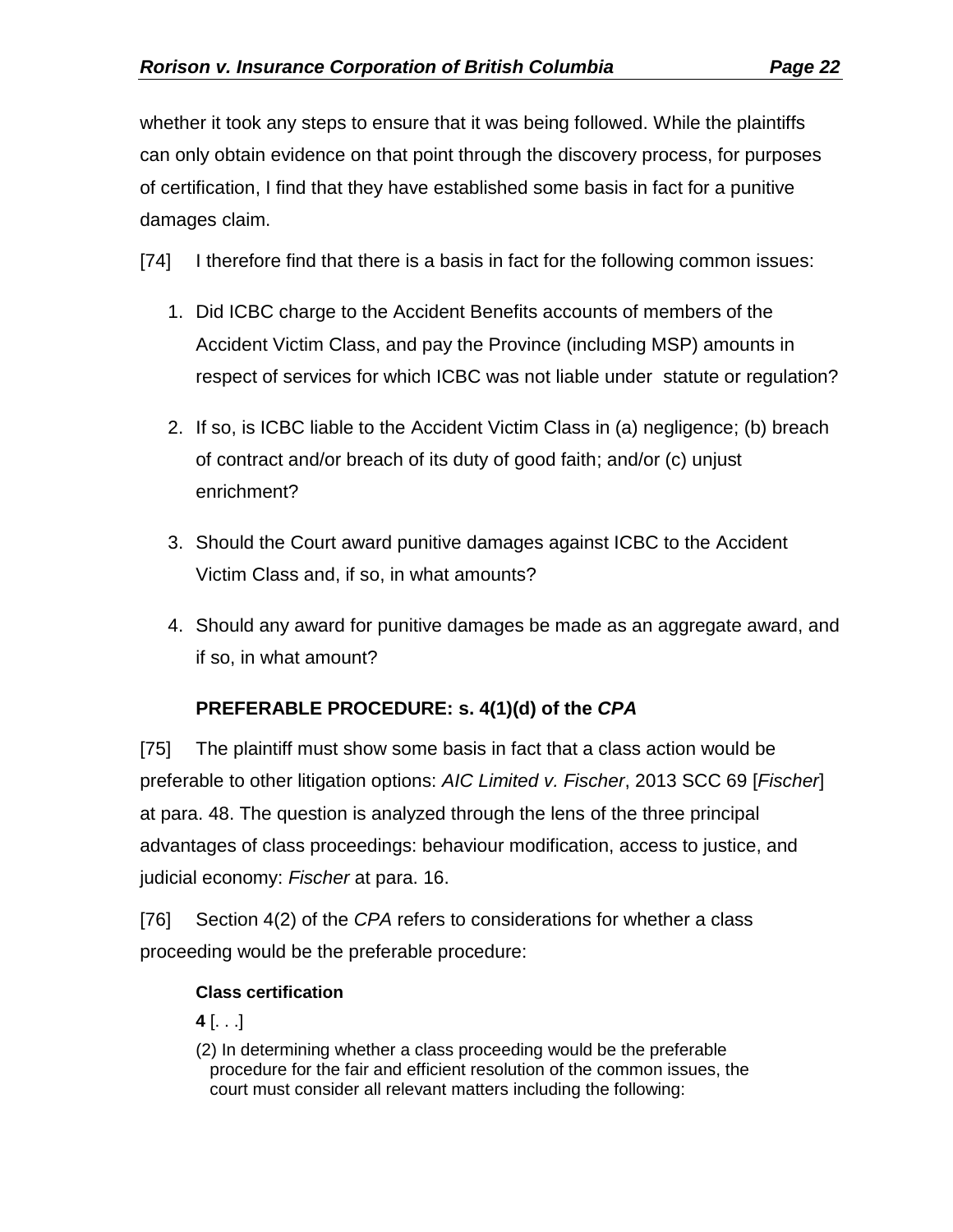(a) whether questions of fact or law common to the members of the class predominate over any questions affecting only individual members;

(b) whether a significant number of the members of the class have a valid interest in individually controlling the prosecution of separate actions;

(c) whether the class proceeding would involve claims that are or have been the subject of any other proceedings;

(d) whether other means of resolving the claims are less practical or less efficient;

(e) whether the administration of the class proceeding would create greater difficulties than those likely to be experienced if relief were sought by other means.

[77] ICBC argues that the claim for the Accident Victim Class fails under all those considerations.

[78] Although a predominance of individual over common issues is not a bar to certification, ICBC says that the predominance of individual issues is excessive in this case. It relies on *Tiemstra v. Insurance Corp. of British Columbia* (1996), 22 B.C.L.R. (3d) 49 (S.C.), aff'd (1997), 38 B.C.L.R. (3d) 377 (C.A.) [*Tiemstra C.A*.]. In that case, the then Chief Justice of this Court refused to certify a class proceeding brought against ICBC by persons who were denied Accident Benefits under Part 7 of the *Regulation* because there was no or minimal damage to their vehicles. The Chief Justice noted multiple liability issues arose in respect of each individual, including the existence and degree of any disability and whether disability in fact arose from a motor vehicle accident. The Court of Appeal in *Tiemstra C.A*. agreed and said at para. 14:

[14] … the best that the plaintiff could do in the proposed action is to obtain a ruling that the individual claims must be decided on their merits and that while no or minimal damage to the motor vehicle plus the absence of objective signs of injury cannot operate as an automatic disqualification for benefits, they nevertheless can be taken into account in the adjustment of each claim. In other words the common issue does not settle an important element in the dispute; ICBC and the claimant will continue to argue about the validity of the claim.

[79] I do not find this case to be at all comparable. The individual issues here are much narrower and are not subject to the variety of underlying liability issues that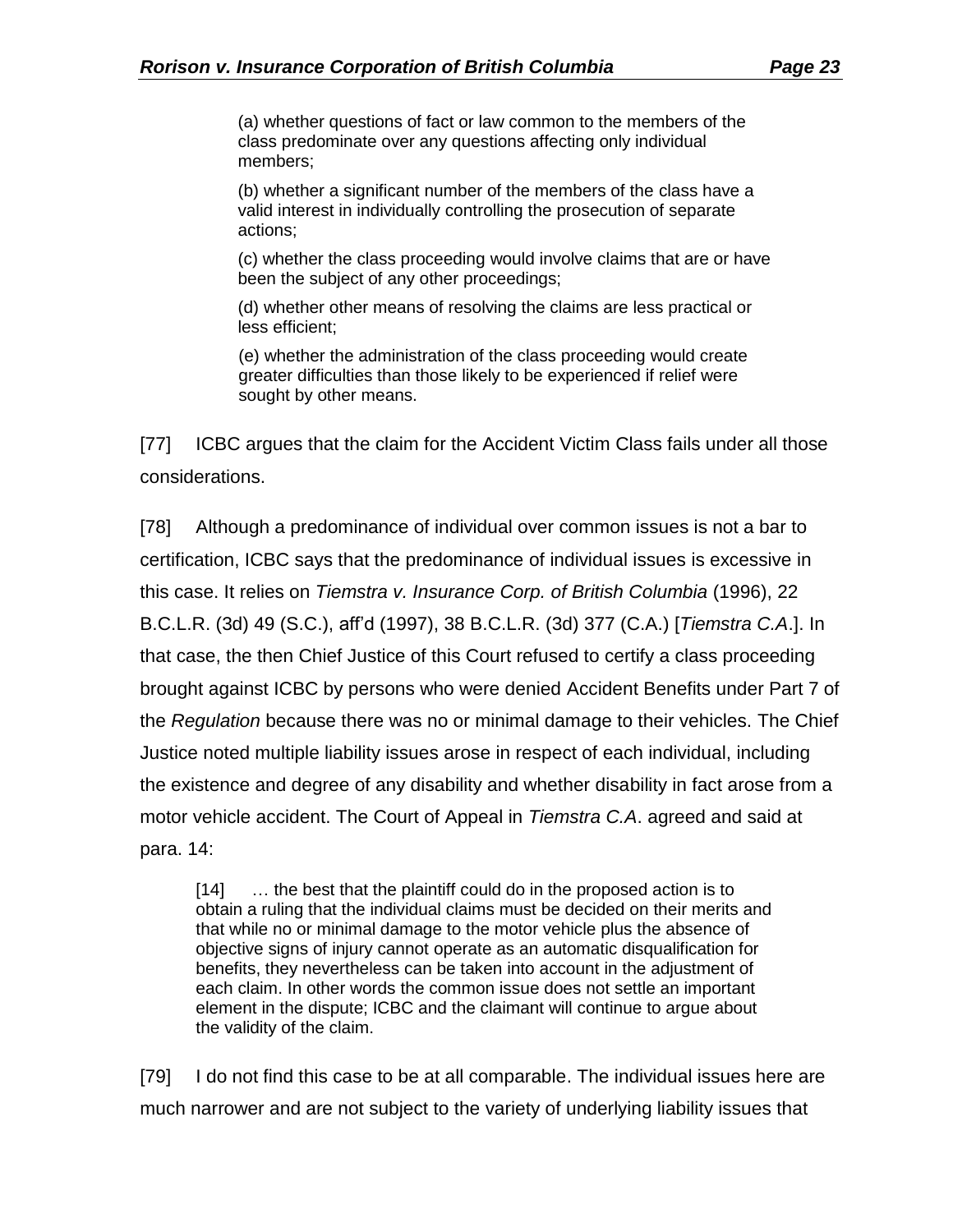were present in *Tiemstra C.A*. ICBC has already accepted each class member's claim to Accident Benefits and recognized that each member has a disability which entitled them to the maximum payable Accident Benefits limit under the *Regulation*. The class is relatively small compared to that in many class actions, including the potential class in *Tiemstra C.A*. Although there are significant individual issues, I do not see the prospect that was identified in *Tiemstra C.A*. for the matter to "break down into substantial individual trials": para. 17.

[80] Section 27 of the *CPA* allows the Court to establish the procedure for resolving individual issues. Whatever procedure is adopted, many of the individual issues, while by definition not common, will nonetheless be sufficiently similar such that decisions in a few individual cases will likely guide the resolution of many others. I include in that category questions such as the effect of particular language in a release and the kinds of circumstances likely to extend any applicable limitation period.

[81] ICBC argues that, each year, thousands of individuals commence actions claiming benefits under Part 7 of the *Regulation* and that many potential class members have actually done so at some point in the past. It does not say how many of those actions go to trial in either this Court or the small claims division of the Provincial Court but I take judicial notice that such trials are very rare in this Court. I presume many are settled or simply abandoned as part of the process for resolving much larger tort claims. In any case, a class member who commenced and resolved an action under Part 7 of the *Regulation* before having reached the maximum benefit level would not have been in a position to claim the loss underlying this proceeding.

[82] I also do not accept ICBC's argument that its own recent efforts to resolve claims voluntarily constitutes a preferable procedure. ICBC relies on *Richardson v. Samsung Electronics Canada Inc.*, 2018 ONSC 6130 [*Richardson*] for that argument*. Richardson* was a case involving a model of smartphone whose batteries had the potential to overheat and catch fire. Within a month of the defective phones going on the market, the defendant stopped selling them, warned buyers not to use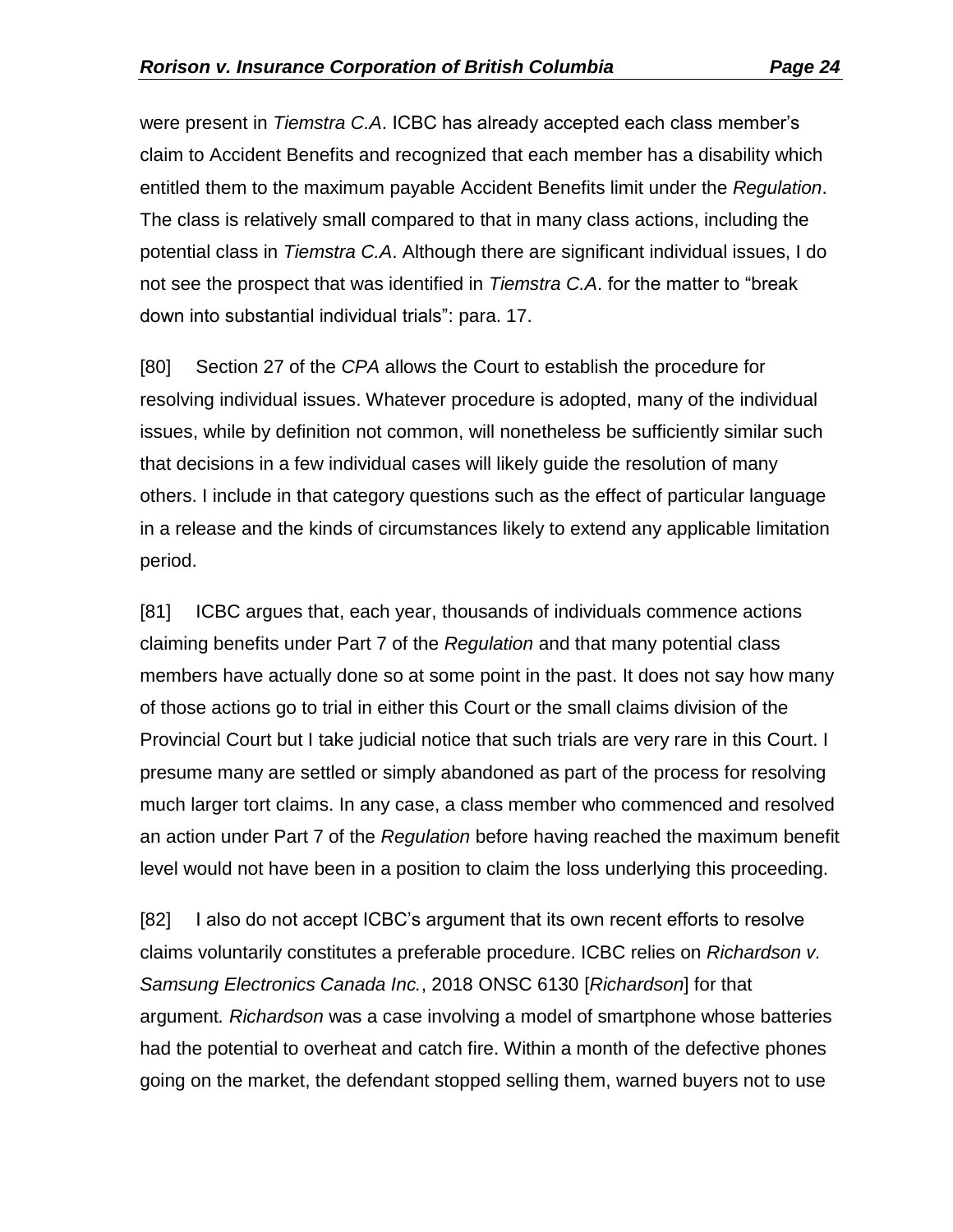them, and offered exchanges. Within a further month, it also offered additional credit to buyers who exchanged them for other phones. All of that occurred before the plaintiff commenced the class action. At paras. 72**–**74, the Ontario Supreme Court concluded:

[72] An access to justice issue arises as a result: "bad" or negligent behaviour goes unchecked and unchanged and therefore the goal of behaviour modification is unmet.

[73 However, notwithstanding these laudable and important goals, I conclude that a class action is not the preferable procedure in this case. I say this for two reasons in particular. First, the defendant's compensation program is the preferable procedure. The existence of this voluntary compensation scheme squarely addresses access to justice and behaviour modification concerns.

[74] In my view, the defendant's prompt response in concert with Health Canada to safety issues, the recall, the termination of sales, and the compensation package, demonstrates the response of a responsible corporate citizen. It is behaviour that should be encouraged rather than discouraged.

## *Determination on Preferable Procedure*

<span id="page-24-0"></span>[83] On the evidence now before me, I cannot find ICBC's internal program to be a preferable procedure. On ICBC's own evidence, some 25 years had passed before it recognized that its own policy was not being consistently followed. It has now adopted a compensation process that, as noted above in another context, operates on the basis of its sole discretion and does not address any claim the plaintiffs might have to interest. The plaintiffs also have not been given any opportunity to review or challenge the completeness of those measures.

[84] I also do not accept ICBC's submission that it would be preferable for individual class members to bring small claims actions in the Provincial Court or the Civil Resolution Tribunal under the *Civil Resolution Tribunal Act*, S.B.C. 2012, c. 25. If anything, those multiple separate claims would likely be less efficient than a specifically designed procedure under s. 27 of the *CPA*.

[85] I am therefore satisfied that the class action is the preferable procedure for the Accident Victim Class.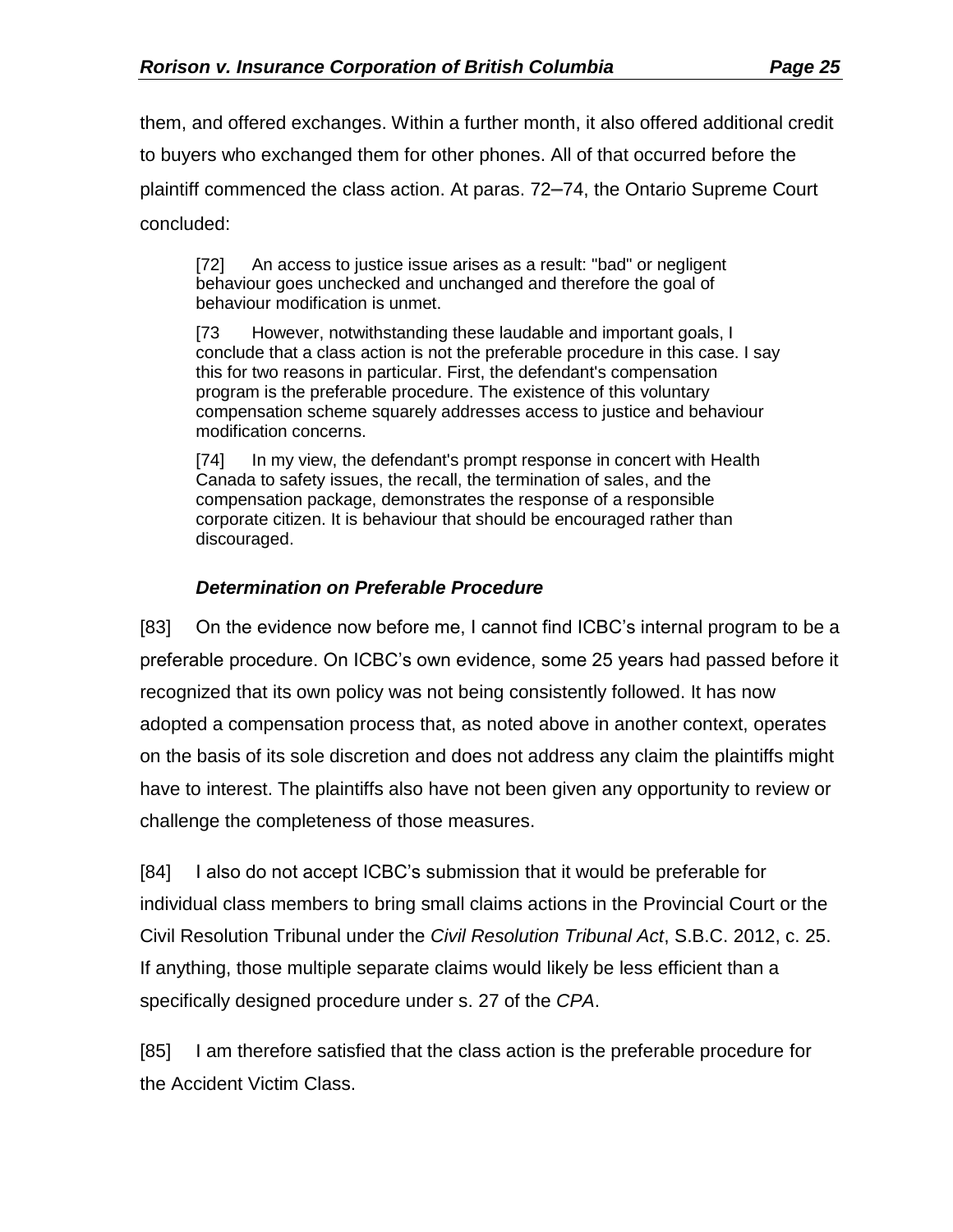#### <span id="page-25-0"></span>**REPRESENTATIVE PLAINTIFF AND LITIGATION PLAN: s. 4(1)(e) of the**  *CPA*

[86] There is no evidence to suggest that Mr. Methot is not a proper representative plaintiff for the Accident Victim Class. ICBC objects to his litigation plan primarily because it fails to set out a mechanism for resolving individual issues and therefore fails to respond to what it says is the complexity of the action. Among the cases it relies upon is *Kett v. Mitsubishi Materials Corporation*, 2020 BCSC 1879 [*Kett*].

[87] *Kett* was a claim for a class consisting of at least 1,700 indirect purchasers. The plaintiff alleged that parts suppliers sold parts to automobile manufacturers at inflated prices, resulting in class members paying more than they should have for the vehicles they bought. The complexity of the case is best illustrated by one paragraph from the reasons for judgment:

[190] Is the case manageable? It will be a massive exercise to follow each shipment of each component from the relevant defendant through any intermediaries, to the [Original Equipment Manufacturer], then down from the [Original Equipment Manufacturer], through additional intermediaries, and eventually to individual class members.

[88] In the face of that complexity, Justice Branch concluded that the "standard form" litigation plan put forward by the plaintiff was not adequate:

[207] However, the challenges raised by the evidence here demand more than a "standard form" plan. The plaintiff's plan needs to address directly the many threads of liability and damages. While such a plan would be suitable for a case with a clear common core, it is too simplistic for a case lacking in same. . . .

## *Determination on the Representative Plaintiff and Litigation Plan*

<span id="page-25-1"></span>[89] I find this case to be one that has "a clear common core" and is much less complex than ICBC attempts portray it. It is also unrealistic to expect the plaintiffs to have produced a meaningful plan to deal with individual issues before the Court has ruled on what constitutes a common issue and what must be left to individual determination.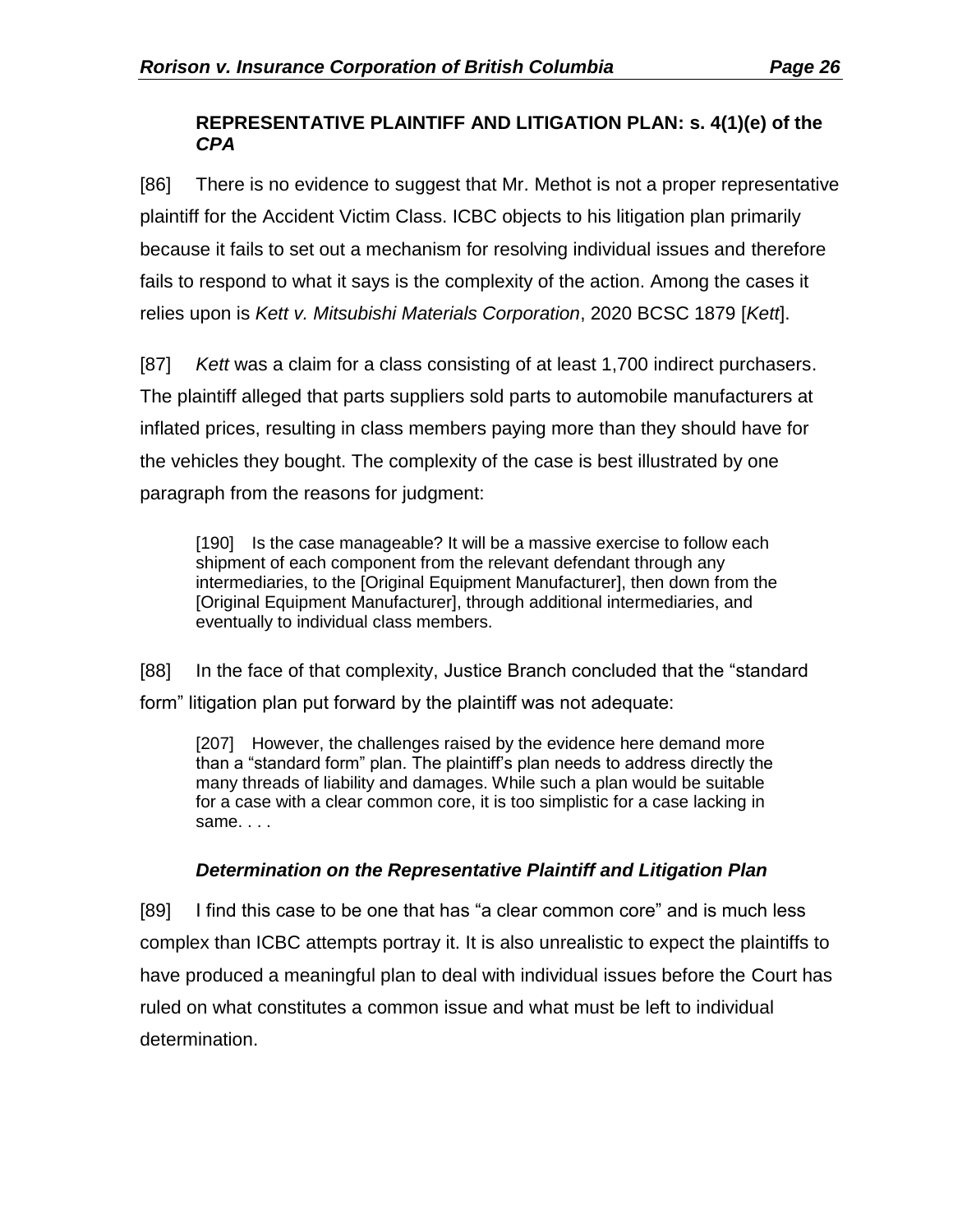[90] For present purposes, I find that the plan meets the requirements of s. 4(1)(e)(ii) of the *CPA*. Further modifications and refinements will likely be required as the matter proceeds: *North v. British Columbia (Attorney General)*, 2020 BCSC 2044 [*North*] at para 110.

## **THE LIMITATIONS ISSUE**

<span id="page-26-0"></span>[91] Limitation issues do not fit neatly or exclusively into any single category under s. 4(1) of the *CPA*. In *Godfrey v. Sony Corporation*, 2017 BCCA 302 [*Godfrey*], aff'd 2019 SCC 42, the limitation issue was argued under s. 4(1)(a). *Godfrey* was a case where all claims would have been barred and there would have been no cause of action if the limitation period had expired. In this case, any limitation defence would not apply to all claims and ICBC raises the issue as a consideration in identifying a class under s. 4(1)(b). In *North*, the question was considered as one of preferable procedure under s. 4(1)(d).

[92] Regardless of which subsection the matter is considered under, I interpret the following statement from our Court of Appeal at para. 67 of *Godfrey* as one of general application:

[67] I accept that a limitation period argument can be considered at the certification stage, in exceptional circumstances, but generally should not. . . .

[93] In *Godfrey*, the Court of Appeal at para. 68 found that in the case before it, the limitation issue was "bound up in the facts."

[94] One of those facts is when the claim is discovered. Pursuant to ss. 6(1) and 8 of the *Limitation Act,* discovery of the claim triggers the running of the limitation period:

#### **Basic limitation period**

**6** (1) Subject to this Act, a court proceeding in respect of a claim must not be commenced more than 2 years after the day on which the claim is discovered.

[. . .]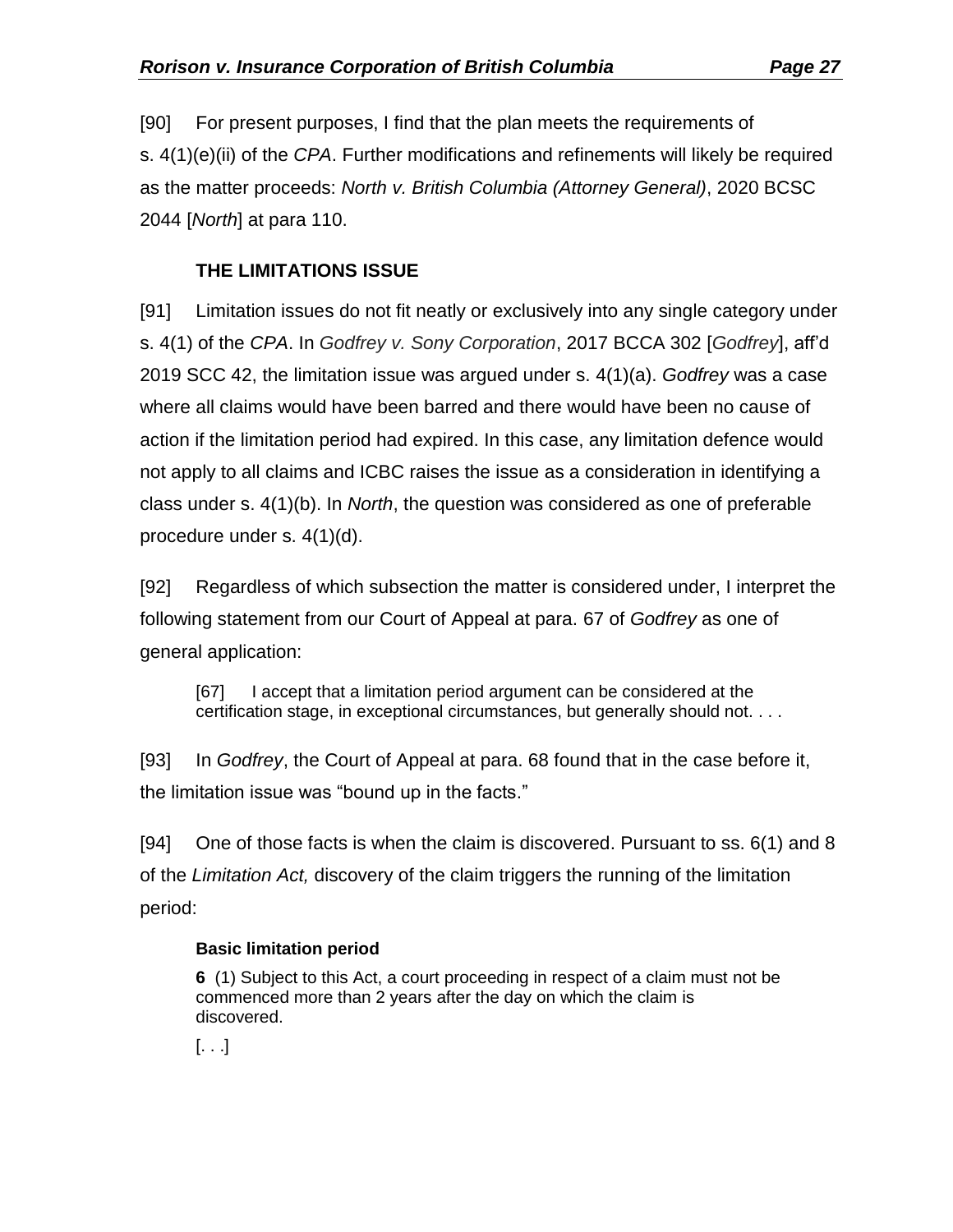#### **General discovery rules**

**8** Except for those special situations referred to in sections 9 to 11, a claim is discovered by a person on the first day on which the person knew or reasonably ought to have known all of the following:

- (a) that injury, loss or damage had occurred;
- (b) that the injury, loss or damage was caused by or contributed to by an act or omission;
- (c) that the act or omission was that of the person against whom the claim is or may be made;
- (d) that, having regard to the nature of the injury, loss or damage, a court proceeding would be an appropriate means to seek to remedy the injury, loss or damage.

[95] Section 19 of the *Limitation Act* makes special provision for persons under a disability, potentially extending the period for as long as the disability continues:

#### **Discovery rule for persons under disability**

- 19 A claim of a person under a disability is discovered,
	- (a) unless a notice to proceed is delivered under paragraph (b) before the person ceases to be a person under a disability, on the later of the following:
		- (i) the day on which the person ceases to be a person under a disability;
		- (ii) the day on which the claim is discovered under section 8, 12, 13, 14, 15, 16 or 17, as the case may be, or
	- (b) on the day on which a notice to proceed that complies with the requirements of section 20 (2) and any requirements prescribed under section 20 (5) is delivered in accordance with section 20 (1) and with any requirements prescribed under section 20 (5).

[96] In *Grant Thornton LLP v. New Brunswick*, 2021 SCC 31, the Supreme Court of Canada said at para. 42 that "a claim is discovered when a plaintiff has knowledge, actual or constructive, of the material facts upon which a plausible inference of liability on the defendant's part can be drawn." The Court further said at para. 44 that "a plaintiff will have constructive knowledge when the evidence shows that the plaintiff ought to have discovered the material facts by exercising reasonable diligence."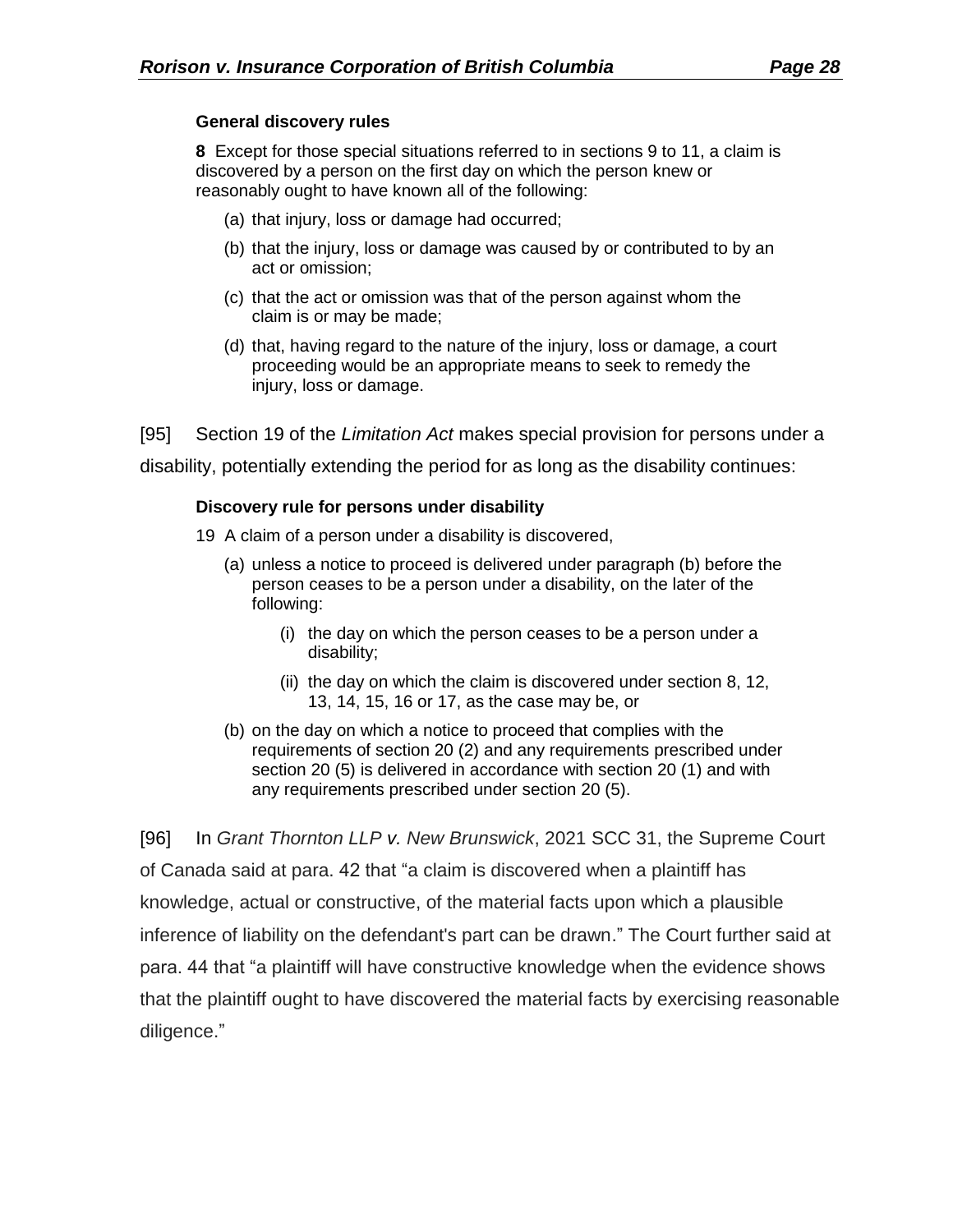### **Determination on the Limitations Issue**

[97] Each member of the Accident Victim Class would likely have known when their Accident Benefits had reached the maximum limit and ICBC stopped paying for them. The MSP Payments were included in the benefit statements that class members received, or at least could have obtained. Whether that was sufficient to make a claim discoverable under s. 8 of the *Limitation Act* may depend on each person's circumstances and is an individual issue, as is any impact of disability under s. 19 of the *Limitation Act*.

[98] For present purposes, I find that the existence of a potential limitation issue in respect of at least some class members is not a bar to certification.

#### <span id="page-28-0"></span>**SUMMARY AND CONCLUSION**

[99] The application for certification on behalf of the Ratepayer Class is dismissed.

[100] A class proceeding for the Accident Victim Class is certified against ICBC with the following common issues:

- 1. Did ICBC charge to the Accident Benefits accounts of members of the Accident Victim Class, and pay the Province (including MSP) amounts in respect of services for which ICBC was not liable under statute or regulation?
- 2. If so, is ICBC liable to the Accident Victim Class in (a) negligence; (b) breach of contract and/or breach of its duty of good faith; and/or (c) unjust enrichment?
- 3. Should the Court award punitive damages against ICBC to the Accident Victim Class and, if so, in what amounts?
- 4. Should any award for punitive damages be made as an aggregate award, and if so, in what amount?